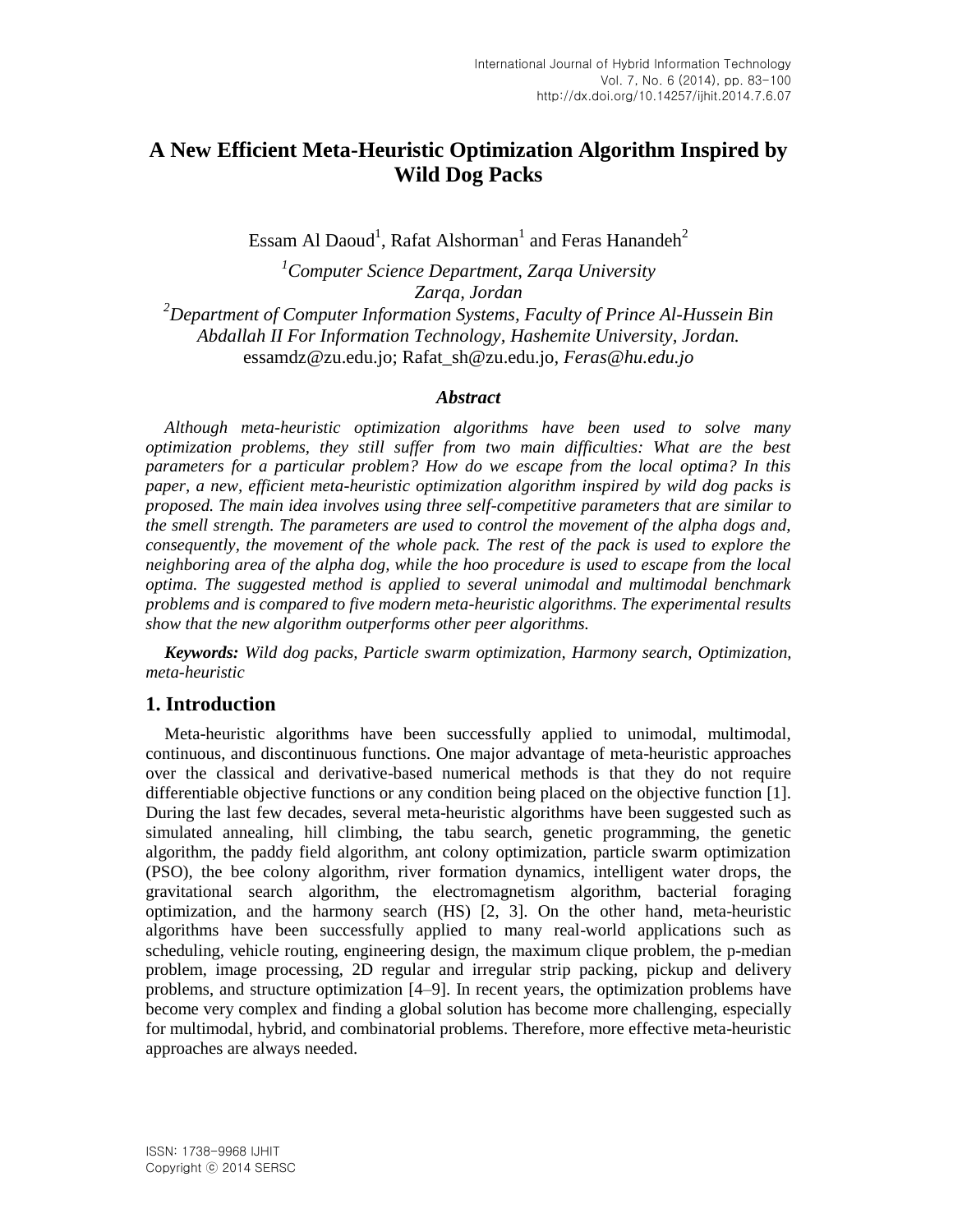The rest of this paper is organized as follows. Section 2 introduces the related work and focuses on two relatively new and important groups of meta-heuristic algorithms and their variants; namely, PSO and the HS. Section 3 illustrates the natural behavior of the wild dog pack and outlines the main three strategies that will be exploited in this paper. Section 4 converts the strategies of the wild dog pack into programmable steps and highlights the role of the alpha dogs. Section 4 describes a set of widely used test functions, which has several features such as regularity, multimodality, continuity, reparability, and difficulty. Section 5 presents the numerical results and compares the wild dog pack optimization (WDPO) algorithm against five relatively new meta-heuristic algorithms. Conclusions are drawn in Section 6.

## **2. Related Work**

In the literature, most of the meta-heuristic algorithms have been derived from life: from physics or nature. For example, evolution algorithms, swarm-based algorithms, and ecology algorithms are three families inspired by bio behavior, which include genetic programming, the genetic algorithm, the paddy field algorithm, ant colony optimization, PSO, and the bee colony algorithm [10]. Algorithms derived from physics are those such as simulated annealing and the electromagnetism algorithm [11]. However, we will discuss here two relatively new and popular algorithms and their variants; namely, PSO and the HS.

PSO is inspired by the social behaviors of animals and insects such as bird flocking, insect swarming, fish schooling, etc. The first version was proposed by Kenned and Eberhart in 1995 [12]. The standard PSO (SPSO) is a modified version of PSO and was suggested by Shi and Eberhart [13]. In SPSO, the solution vector (the position vector)  $x_i$  and the velocity vector  $v_i$  are updated in the iteration  $t$  as follows:

$$
v_i(t+1) = w v_i(t) + c_1 r_1 (p_i - x_i(t)) + c_2 r_1 (g - x_i(t))
$$
  

$$
x_i(t+1) = x_i(t) + v_i(t+1)
$$

where w, c<sub>1</sub>, and c<sub>2</sub> are constants,  $r_1$  and  $r_2$  are uniform random numbers in the range [0,1], g is the global best position that is discovered by the whole swarm, and  $p_i$  is the best position of the i<sup>th</sup> particle. Clerc and Kennedy modified the velocity equation by multiplying the previous velocity by a constriction factor  $\chi$  as follows [14]:

$$
\chi = 2k / (|2 - \varphi - \sqrt{\varphi^{2} - 4\varphi}|)
$$
  

$$
v_{i}(t+1) = \chi(v_{i}(t) + \varphi_{1} \text{ rand } ()(p_{i} - x_{i}(t)) + \varphi_{2} \text{ rand } ()(g - x_{i}(t)))
$$

where  $\varphi > 4$ ,  $\varphi = \varphi_1 + \varphi_2$ , and k is in the range [0, 1]. Two main problems faced the early versions of PSO; namely, slow convergence and stagnation of the population. Thus, several variants have been suggested in the last few years to solve these problems. PSO variants can be divided into three main categories. The first uses adaptive strategies for selecting appropriate parameters [15–19]. The second involves improving the topological structure of the population, or organizing and clustering the population [20, 21]. The third category involves detecting the stagnation and jumping out from the local optima, such as with regrouping particle swarm optimization (RegPSO) [22, 23]. However, these methods do not introduce a suitable connection between the parameters and the fitness function; moreover, avoiding the local optima and parameter selection are not flexible enough.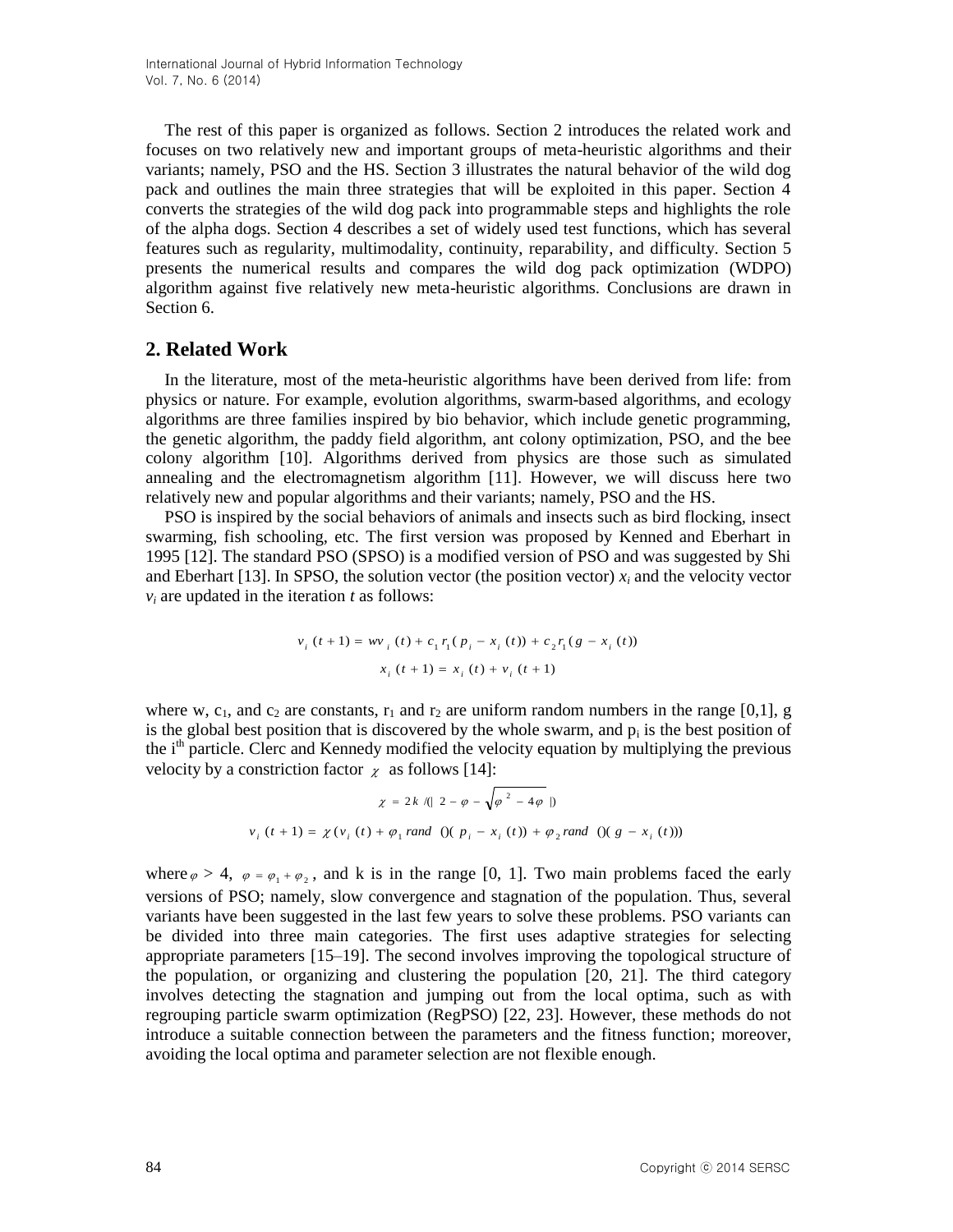Another popular meta-heuristic optimizer is the HS, which was introduced by Geem *et al.* in 2001 [24, 25]. The main steps in the HS are constructing a new vector from the previous vectors and replacing the worst one. After initializing the harmony memory, the HS algorithm can be described as follows:

Repeat until termination condition is fulfilled

1- for each component *i* do  
\nif 
$$
HMCR \geq rand
$$
  
\n $x_{new}^i = x_j^i$   
\nif  $PAR \geq rand$   
\n $x_{new}^i = x_{new}^i \pm rand \times bw$   
\nelse  
\n $x_{new}^i = rand$ 

2- if the new vector is better than the worst, replace the worst vector

where  $j \in 1$  is the size of the harmony memory (*HMS*), *HMCR* is the harmony memory considering rate, *PAR* is the pitch adjusting rate, and *bw* is the bandwidth. Mahdavi *et al.* introduced an improved version of the HS where the *bw* and the *PAR* are updated as follows [26]:

$$
bw(t) = bw_{\max} e^{\left(\frac{h}{MaxIter} iter\right)}
$$

where

$$
h = \ln\left(\frac{bw_{\min}}{bw_{\max}}\right)
$$

and

$$
PAR(t) = PAR_{min} + \frac{PAR_{max} - PAR_{min}}{MaxIter}iter
$$

*MaxIter* is the maximum number of iterations, *bwmin* and *bwmax* are the minimum and maximum bandwidths, *PARmin* and *PARmax* are the minimum and maximum *PARs*. Another development was introduced by Omran and Mahdavi, where a global best pitch was used to enhance the *i*<sup>th</sup> component in the pitch adjustment step instead of the random bandwidth [27]. Wang and Huang updated the pitch adjustment by removing *bw* and using the maximum and the minimum values of the harmony memory [28]. Most of the other HS variants attempt to find a dynamic solution for parameter selection [29–36]. However, the same situation arises as for PSO, as there is no conscious connection between the selection of the parameters and the progress in the fitness function.

### **3. Wild Dog Packs**

Wild dog packs (also referred to as *Lycaon pictus*) are the most efficient hunters from among all of the canines. The percentage of successful hunts is nearly 80, while the success rate of lions is only 30%. Their high hunting success rate is due to their especially cooperative

Copyright ⓒ 2014 SERSC 85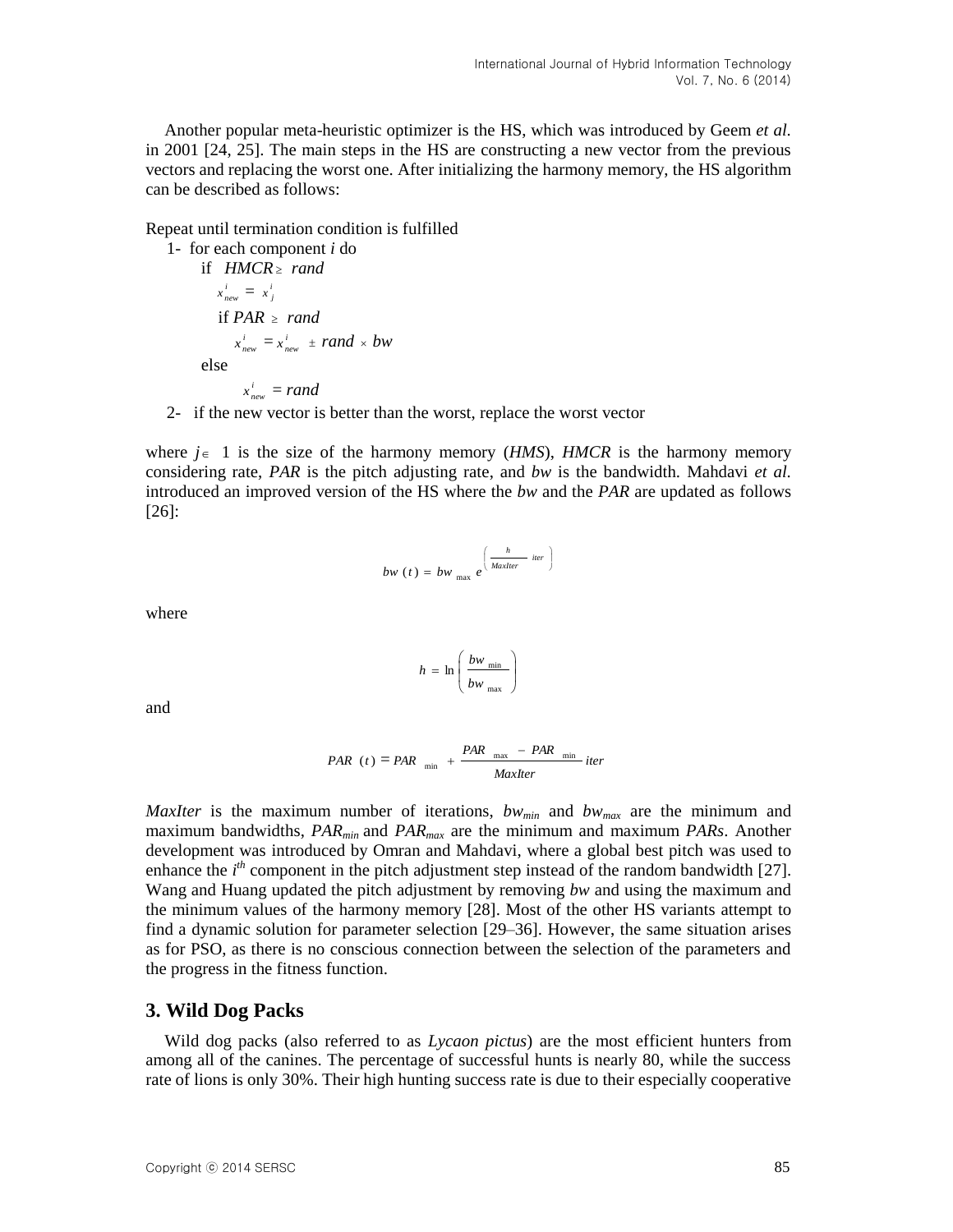and social behavior. Every morning the adult wild dogs will group together and go hunting. During the hunts, they use high-pitched squeaks to indicate directions, and chase the prey for 3 to 5 km, tirelessly until exhausting it. The territory of a wild dog pack is about 900 square miles. Each pack consists of alpha dogs and between 10 to 30 dogs from several generations. Alpha dogs are the dominant male and female; one of them is usually more dominant. The dominant alpha is in charge of making decisions such as the pack territory, the den location, the hunting time, and directions. The other pack members usually follow the alpha dogs and avoid conflict. Unlike other canine species, there is a strict ranking system, the rank being determined by posturing, and they do not act aggressively—they do not even fight over food. Instead of fighting, the hunter dogs will bring a share of meat to the sick and injured dogs. In some cases, a non-alpha dog will temporarily lead the dogs to the prey. If one of the alpha dogs dies, then the oldest member will gain the alpha status over the others. Alpha dogs use smell to make decisions and to lead the pack. They can smell several locations or directions, and then they select a suitable one [36–37]. By using smell, the alpha dogs can interpret the surrounding environment. The part of the dog's brain that is devoted to analyzing smell is about 40 times larger than the equivalent part in humans, and they can identify any smell one million times better than humans can. Actually, no sniffing device can compete with the precision of the dog's nose. Another wonderful character that can be noted in the wild dog pack is their communication method. They can communicate by using body language, sound, and scent. They use low-pitched and high-pitched sounds, deep barks, growls, and a bell-like "hoo" sound to call the other members of the pack [38]. In this study, we will exploit three strategies that can be described as follows:

- 1- The alpha decision: each time the dominant alpha dog will smell several locations, evaluate them, adopt the best one, and adjust the direction.
- 2- The pack decision: the other dogs follow the dominant alpha dog. In some cases, a nonalpha dog well temporarily lead the dogs, or has the alpha status over the others.
- 3- Hoo call: any dog can call the other members with a bell-like "hoo" sound.

## **4. Wild Dog Pack Optimization**

Inspired by the three strategies listed at end of the previous section, WDPO consists of three main steps. The first is the alpha decision, which will be used for exploiting good locations (related to intensification), the second is the pack decision, which will be used to explore the search area (related to diversification), and the third is the "hoo" call, which can be used to escape from the local optima when there is no improvement. Three self-adaptive parameters are used that play an important role in controlling the alpha's movement. These parameters can be considered as the smell strength, such that, if the smell becomes stronger, then the search area and the alpha dog's movement becomes smaller, and the target closer. Although in this study only three parameters are used to control the movement, it can be generalized to any number. In the alpha decision step, we will allow the alpha dog to have about 50% of the pack decisions, which means that the number for the function evaluation accomplished by the alpha dog is nearly equal to the number for the function evaluation accomplished by the rest of the pack. For example, if the pack size is 25 dogs, then the number for the function evaluation in each iteration is 27 for the alpha dog (it must be dividable by the number of categories) and 23 for the rest of the pack (pack size minus the two alpha dogs). The following procedure summarizes the main WDPO steps.

Repeat the following steps for *m* iterations

1. The alpha decision: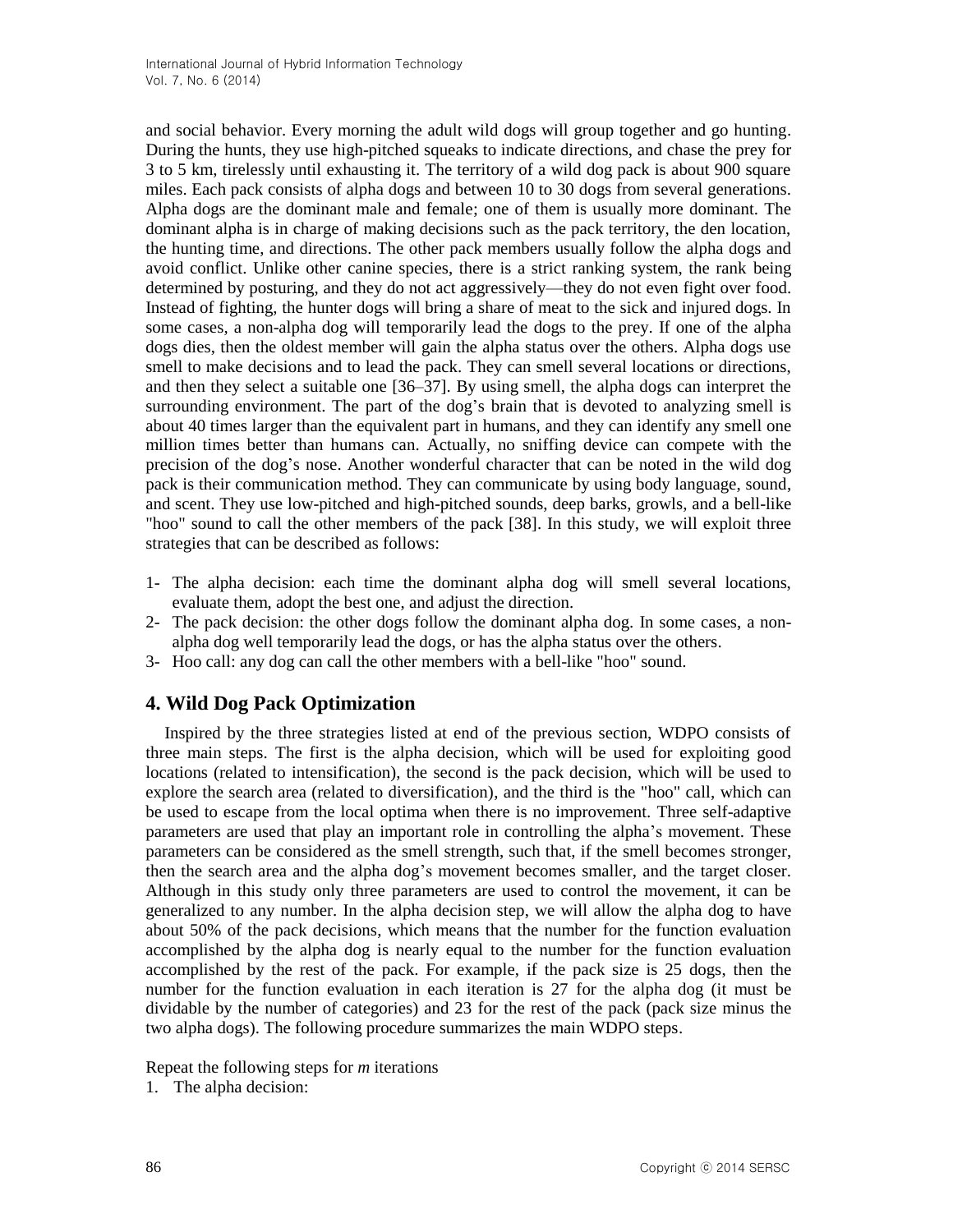- 1.1. The alpha dog senses the potential *n* locations (directions) remotely (by its nose), which are categorized into three categories; each category can be controlled by one parameter.
- 1.2. The alpha dog evaluates all the locations, and memorizes the enhancement that is gained from each category (parameter).
- 1.3. If a new location is better than the current location, the alpha dog will update the current location.
- 1.4. After a few iterations, the alpha dog compares the accumulated enhancements that are gained from each category (parameter), and finds the winner parameter.
- 1.5. The winner parameter will not be changed, while the other two parameters will be updated to become closer to the winner parameter, such that the first parameter becomes less than the winner, and the second becomes more than the winner parameter.
- 2. The pack decision:
	- 2.1. The location of the rest of the dogs in the pack will be updated according to the location of the alpha dog with a random increment to reflect each dog's opinion.
	- 2.2. If the location of a dog in the pack is better than the alpha dog's location, then it will have the alpha status over the others.
- 3. Hoo call:
	- 3.1. If there is no enhancement after a few iterations, re-randomize the locations of the dogs in the pack, add a perturbation to the last best alpha location, and call the pack by implementing step 2 until a new, better location is found.

Procedure 1 describes the WDPO algorithm where the following notations are used in this procedure and the rest of this paper:

*m*: denotes the maximum number of iterations

*n*: denotes the size of the dog pack

*q*: denotes the number of iterations needed to update the parameters

*v*: denotes the number of iterations needed after stagnation to the *hoo* call procedure

*ub*: is the upper bound

*lb*: is the lower bound.

*xbest*: is the best location that is discovered by the pack

*b*: is used to control the distance from *xbest*

*c*: is used to control the diversity from alpha

*loc*: an array that contains the locations that are generated by the alpha

*dog*: an array that contains the locations of the wild dogs

 $\alpha$ : is the alpha dog

*gain*: an array that contains the accumulated enhancement of each category *CheckBounds*: a function that is used to correct the locations if it is out of bounds

**Procedure 1**: Wild dog pack optimization (WDPO) Generate *n* dogs randomly and choose the best as *alpha For j =1 to m*

 *% Alpha* decision

 *For i=1 to n Call Build\_Locations Call Evaluate\_Locations Every q iterations*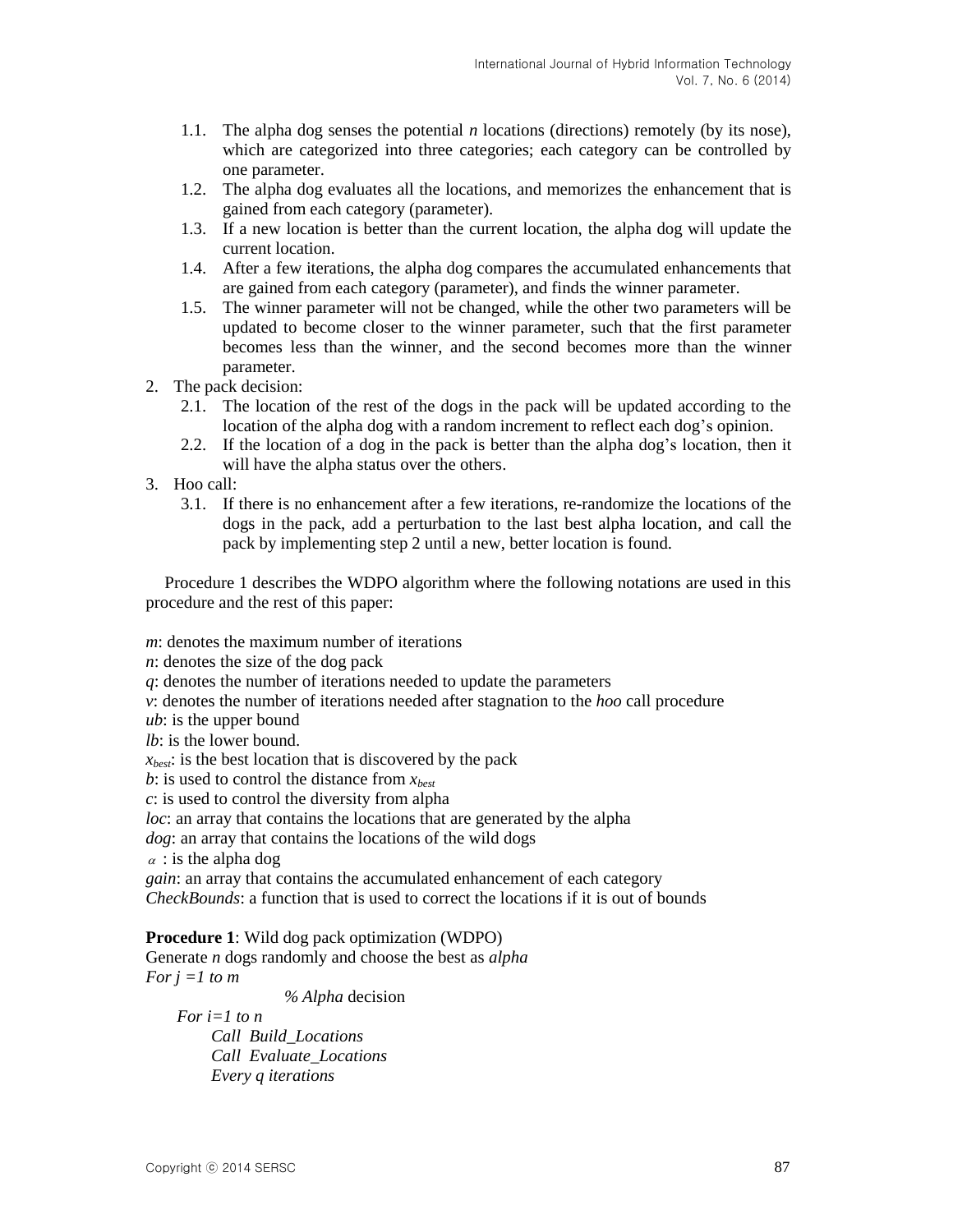*End*

 *Call Update\_Parameters* 

 *%* pack decision

 *For i=1 to n-2 Call Dog\_Locations Call Evaluate\_Dogs End*

 *If no improvement for v iterations*

 *Call Hoo*

*End*

To illustrate the alpha decision, consider the parameters  $p_1$ ,  $p_2$ , and  $p_3$ , which are initialized as

*ub*>  $p_1$ >  $p_2$  >  $p_3$ > *lb* 

then, the generated locations are:

$$
loc_{c_i}(t+1) = \alpha(t) + rand (1, d) * p_j
$$

where  $j = 1, 2,$  and 3,  $c_j \in \{i : i - j \text{ is divideable} \text{ by } 3\}$  and  $i = 1, 2, ..., n$ . The parameters  $p_1, p_2,$ and  $p<sub>3</sub>$  will be used to improve the alpha's capability of exploiting the good locations. This can be done by letting the three parameters compete with each other, which will lead to finding a suitable step size dynamically, as described in Procedure 2.

**Procedure** 2: *Build\_Locations*

*if*  $mod(i,3)=0$ *Loc(i,:)*=  $alpha+(rand(1,d)*2-1)*p1;$  $elseif mod(i,3)=1$  *Loc(i,:)= alpha+(rand(1,d)\*2-1 )\* p2; else Loc(i,:)*=  $alpha+(rand(1,d)*2-1)*p3;$  *end* 

$$
Loc(i,:) = CheckBounds(Loc(i,:), lb, ub);
$$

To calculate the winner parameter, we first measure the accumulated enhancement of each category as follows:

$$
gain_{j} = gain_{j} + en_{c_{j}}
$$

where  $en_{c_i}$  is the enhancement in a location that belongs to the category  $c_j$  (or the gained enhancement by using the parameter  $p_i$ ). For more details, see Procedure 3.

**Procedure** 3: *Evaluate\_Locations NewVal=Evaluate(Loc(i,:));*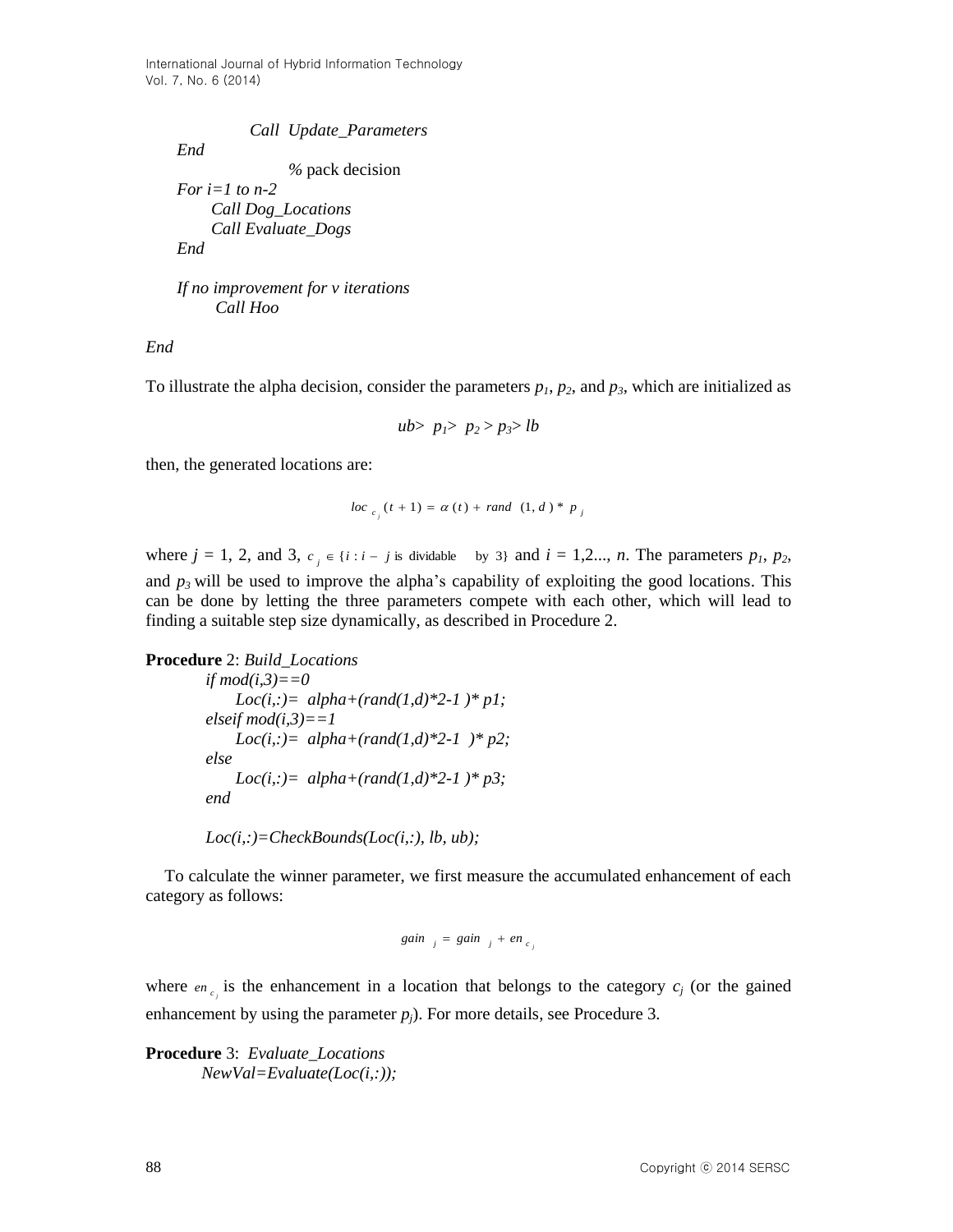```
 if NewVal<Min
    alpha=Loc(i,:);
   if mod(i,3)=0 gain1=gain1+(Min-NewVal);
   elseif mod(i,3)=1 gain2=gain2+(Min-NewVal);
    else
       gain3=gain3+(Min-NewVal);
   end 
   Min=NewVal;
```
 *end* 

For every *q* iterations, the parameters will be updated to  $p_i = t_i$  such that:

```
if gain1 is the winner then 
      t_1 = ( p_1 + ub ) / 2t_2 = p_1t_3 = (p_1 + p_2) / 2if gain2 is the winner then 
      t_1 = (p_1 + p_2) / 2t_2 = p_2t_3 = (p_2 + p_3) / 2if gain3 is the winner then 
      t_1 = (p_3 + p_2) / 2t_2 = p_3t_3 = p_3 / 2
```
In this way, the winner value will be reused and the other values will become surrounded by and closer to the winner. More details are introduced in Procedure 4.

```
Procedure 4: Update_Parameters
```

```
if mod(t, q)==0 \% q=15 if gain1>gain2 && gain1>gain3
     t1= (p1+para(5))/2;
     t2= p1;
     t3 =(p2+p1)/2;
     p1=t1; p2=t2; p3=t3;
  end
 if gain2>gain1 && gain2>gain3
   p1= (p2+p1)/2;
   p3= (p2+p3)/2;
 end
 if gain3>gain2 && gain3>gain1
   t1= (p2+p3)/2;
```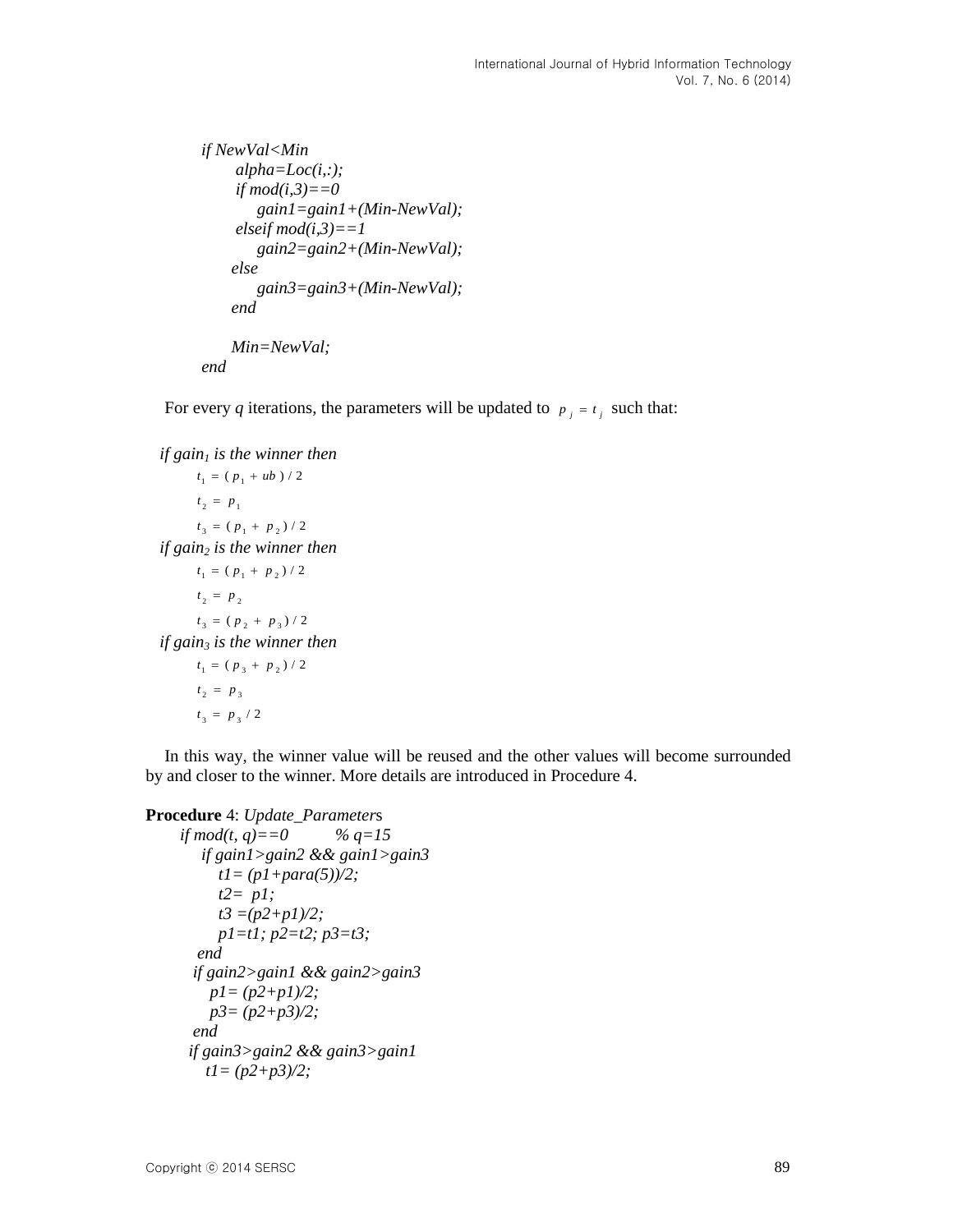```
 t2=p3;
  t3 =p3/2;
  p1=t1; p2=t2; p3=t3;
end
if gain1==gain2 && gain2==gain3
  p1=p1/2; p2=p2/2; p3=p3/2;
end
gain1=0;
gain2=0;
gain3=0;
```
 *end*

Table 1 and Table 2 show that using the alpha decision (parameter competition) is much better than using fixed parameters where the minimum point can be discovered very rapidly. For example, the minimum value in the sphere and the Griewank functions can be found in less than 300 iterations with acceptable accuracy.

## **Table 1. Comparison of Algorithm Performance with and without Parameters Competition for the Sphere Function and D=100**

| <b>Iteration</b>  | <b>Accumulated enhancement</b> |                   |                   | <b>Parameters</b> |                |                | Minimum value              |                                       |
|-------------------|--------------------------------|-------------------|-------------------|-------------------|----------------|----------------|----------------------------|---------------------------------------|
|                   | gain <sub>1</sub>              | gain <sub>1</sub> | gain <sub>1</sub> | $\mathbf{p}_1$    | $\mathbf{p}_2$ | $\mathbf{p}_3$ | With<br><b>Competition</b> | <b>With Fixed</b><br><b>Parameter</b> |
|                   |                                |                   | $\Omega$          | 50.00             | 10.00          | 5.00           | 60931.65                   | 43532.96                              |
| 15                | 0.0000                         | 28054.118         | 34108.821         | 7.500             | 5.000          | 2.500          | 18345.17                   | 10289.24                              |
| 30                | 1467.3472                      | 1744.5512         | 3023.1561         | 3.750             | 2.500          | 1.250          | 3298.729                   | 4183.817                              |
| 45                | 100.0673                       | 77.6925           | 378.1331          | 1.875             | 1.250          | 0.625          | 1614.602                   | 1176.565                              |
| $\cdot\cdot\cdot$ | .                              | .                 | .                 | .                 | $\cdots$       | .              | .                          |                                       |
| 180               | 0.0338                         | 0.0172            | 0.0784            | 0.018             | 0.012          | 0.006          | 0.117363                   | 52.38631                              |
| 195               | 0.0002                         | 0.0063            | 0.0152            | 0.009             | 0.006          | 0.003          | 0.058182                   | 38.33545                              |
| 210               | 0.0038                         | 0.0078            | 0.0096            | 0.005             | 0.003          | 0.002          | 0.012510                   | 31.09056                              |
| 225               | 0.0005                         | 0.0030            | 0.0006            | 50.00             | 0.005          | 0.004          | 0.005736                   | 22.73557                              |

**Table 2. Comparison of Algorithm Performance with and without Parameters Competition for the Griewank Function and D=100**

| <b>Iteration</b> | <b>Accumulated enhancement</b> |                   |                   | <b>Parameters</b> |                   |                | <b>Minimum value</b>       |                                       |
|------------------|--------------------------------|-------------------|-------------------|-------------------|-------------------|----------------|----------------------------|---------------------------------------|
|                  | gain <sub>1</sub>              | gain <sub>1</sub> | gain <sub>1</sub> | $\mathbf{p}_1$    | $\mathbf{p}_2$    | $\mathbf{p}_3$ | With<br><b>Competition</b> | <b>With Fixed</b><br><b>Parameter</b> |
| $\theta$         | $\Omega$                       | $\Omega$          | $\Omega$          | 50.00             | 10.00             | 5.000          | 1042.4922                  | 965.188                               |
| 15               | 0.0000                         | 20441.825         | 29554.796         | 7.500             | 5.000             | 2.500          | 174.47933                  | 484.873                               |
| 30               | 817.4576                       | 2419.9122         | 3851.2134         | 3.750             | 2.500             | 1.250          | 32.806285                  | 221.760                               |
| 45               | 123.6147                       | 438.4252          | 892.6131          | 1.875             | 1.250             | 0.625          | 6.9144180                  | 85.3848                               |
| .                | .                              | .                 | .                 | .                 | $\cdot\cdot\cdot$ | $\cdots$       | .                          | .                                     |
| 180              | 0.1229                         | 0.2240            | 0.3014            | 0.018             | 0.012             | 0.006          | 0.0069660                  | 0.60010                               |
| 195              | 0.0319                         | 0.0953            | 0.0925            | 0.009             | 0.006             | 0.003          | 0.0015833                  | 0.59550                               |
| 210              | 0.0044                         | 0.0006            | 0.0119            | 0.005             | 0.003             | 0.002          | 0.0005472                  | 0.59550                               |
| 225              | 0.0000                         | 0.0000            | 0.0064            | 0.004             | 0.002             | 0.001          | 0.0002494                  | 0.58310                               |

The pack decision is used to explore the surrounding area of the alpha dog; therefore, the locations of the dogs can be described as follows:

$$
dog_{i}(t+1) = dog_{i}(t) + c \ rand \ (\alpha(t) - dog_{i}(t)) + c \ rand \ (1+d) \ (\alpha(t) - dog_{i}(t))
$$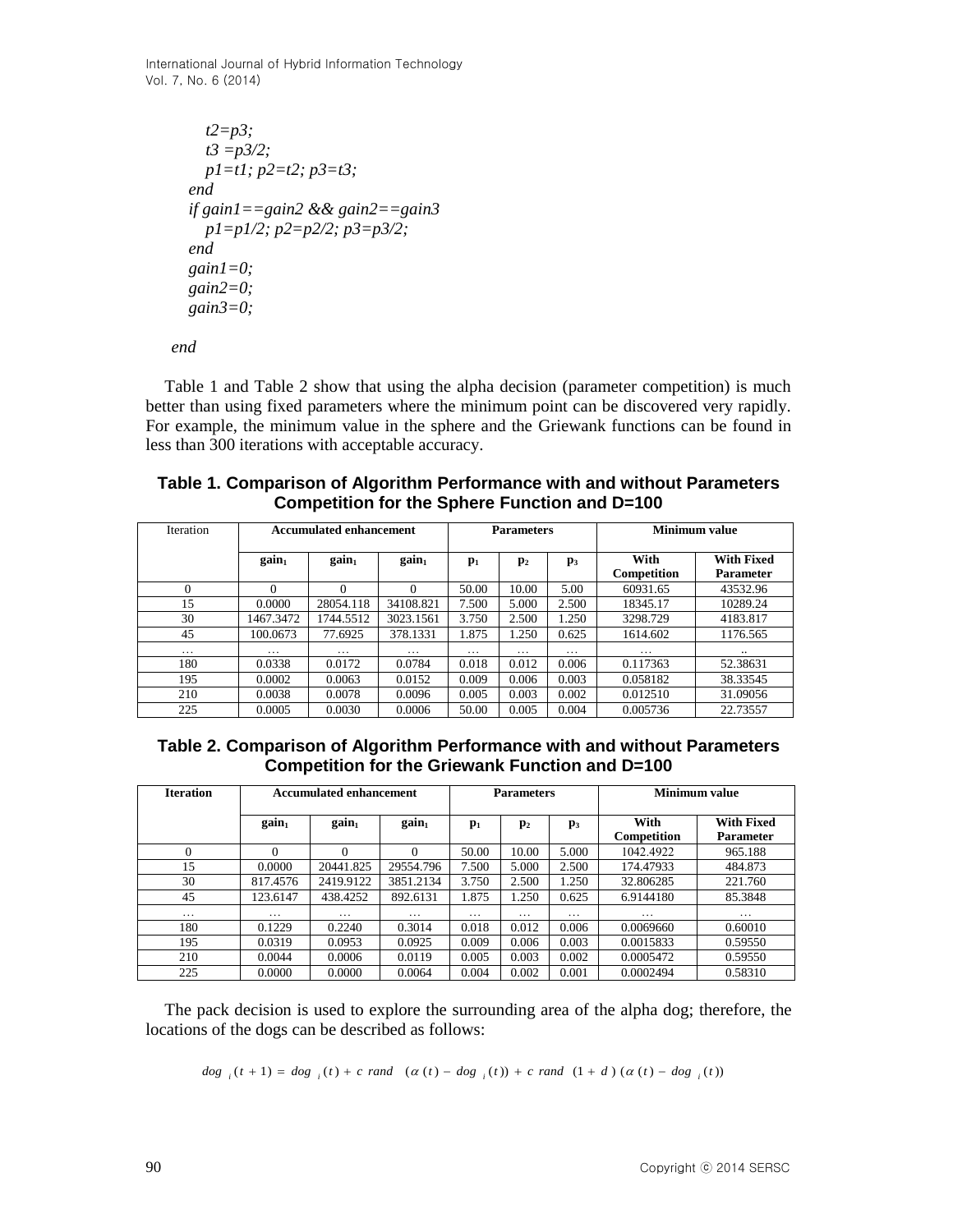The random value is used to reflect the diversity of the dogs' opinions, while the random vector is used to reflect the diversity of the landscape. The parameter  $c$  is initialized to 1, but if the *hoo* procedure is called then the value of *c* becomes 2, which will increase the probability of escaping from a local optima. Procedures 5 and 6 describe the pack decision.

#### **Procedure 5**: *Dog\_Locations*

 $dog(i,:) = dog(i,:) + c* rand* (alpha-dog(i,:))+c* (rand(1,d).*(alpha-dog(i,:)))$ ;  *dog(i,:)=CheckBounds(dog(i,:), lb, ub);*

## **Procedure 6**: *Evaluate \_Dogs*

 *NewVal=Evaluate(dog(i,:)); if NewVal<Min alpha=dog(i,:); Min=NewVal; end*





During the implementation, if there is no improvement after  $\nu$  iterations, then this means that the dogs fall in an optima and stagnation is detected; thus, the *hoo* procedure will be called. We will consider the source of the sound *xbest* as the best location that was discovered by the pack; therefore, the locations of the dogs are reinitialized randomly to be closer to the source of the sound *xbest* as follows:

$$
dog_{i}(t+1) = x_{best} + b \ rand \ (1, d)
$$

The best location among the new locations is considered as a new alpha dog (most of the time, the new location of the alpha is worse than the *xbest* location, but this action is necessary to disturb the previous local optima); however, the alpha decision procedure will not be called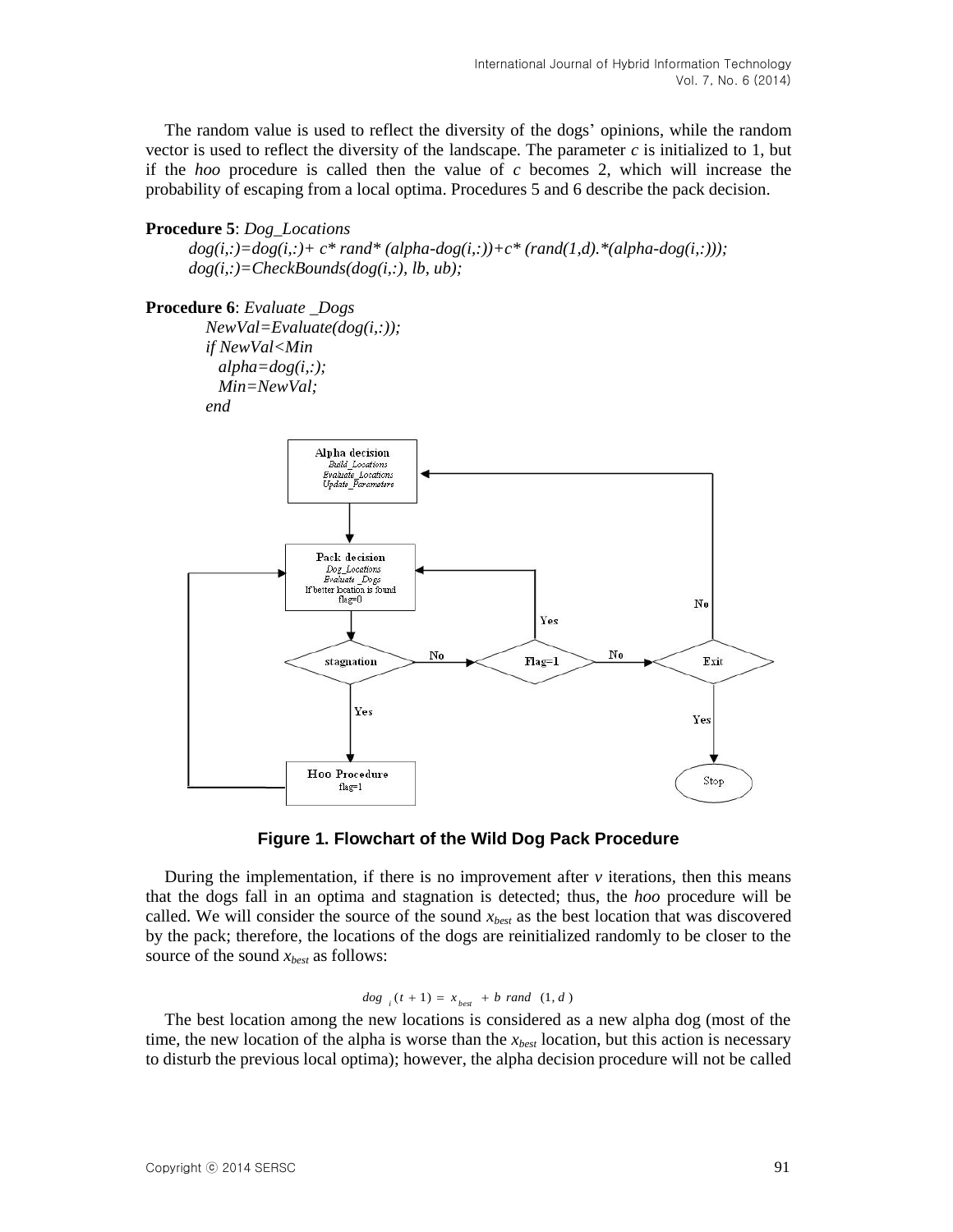until a better location is found (better than the new *alpha* location). Figure 1 introduces the flowchart of the wild dog pack procedure.

## **5. Benchmark Problem**

Although the "No Free Lunch" theorem states that the searching algorithms will be, on average, the same, fortunately, most of the real applications have some important characteristics that can be exploited during the development of the search algorithms, such as, a small change in the value of the variables will not lead to a huge change in the target functions, and the global optima tends to be close to the local optima. Therefore, in this study, a set of widely used test functions is selected, which has several features such as regularity, multimodality, continuity, reparability, and difficulty. Eight different functions are listed below that can be extended to arbitrary dimensions *d* with a known global minimum [39, 40]:

1- The *sphere* function is unimodal, continuous, smooth, separable, convex, and one of the simplest test functions. The global optimum is  $f(x^*) = 0$  and the test area is restricted to  $ub = 100$  and  $lb = -100$ .

$$
f_1(x) = \sum_{i=1}^d x_i^2
$$

2- The *Rosenbrock* function is unimodal, continuous, non-separable, and difficult. Most of the search algorithms are not able to find the correct direction for the global minimum. The global optimum is  $f_1(x^*) = 0$  and lies inside a very narrow valley. The test area is restricted to  $ub = 2.048$  and  $lb = -2.048$ . The definition of this function is:

$$
f_2(x) = \sum_{i=1}^{d-1} [100 (x_{i+1} - x_i^2)^2 + (1 + x_i)^2]
$$

3- The *Ackley* function is multimodal, continuous, non-separable, and regular. The global optimum is  $f_1(x^*) = 0$  and the test area is restricted to  $ub = 32.768$  and  $lb = -32.768$ . The definition of this function is:

$$
f_3(x) = -20 \exp\left(-2.0\sqrt{\frac{1}{30} \sum_{i=1}^d x_i^2}\right) - \exp\left(\frac{1}{30}\sqrt{\sum_{i=1}^d \cos(2\pi x_i)}\right) + 20 + e
$$

4- The *Griewank* function is multimodal, continuous, non-separable, and has numerous local minima that are regularly distributed. The global optimum is  $f_1(x^*) = 0$  and the test area is restricted to  $ub = 600$  and  $lb = -600$ . The definition of this function is:

$$
f_5(x) = \frac{1}{4000} \sum_{i=1}^{d} x_i^2 - \prod_{i=1}^{d} \cos(\frac{x_i}{\sqrt{i}}) + 1
$$

5- The *Schwefel* function is unimodal, continuous, and non-separable. The global optimum is  $f_1(x^*) = 0$  and the test area is restricted to  $ub = 10$  and  $lb = -10$ . The definition of this function is:

$$
f_6(x) = \sum_{i=1}^{d} |x_i| + \prod_{i=1}^{d} |x_i|
$$

6- The *step* function is unimodal, discontinuous, and separable. The global optimum is  $f_1(x^*) = 0$  and the test area is restricted to  $ub = 100$  and  $lb = -100$ . The definition of this function is: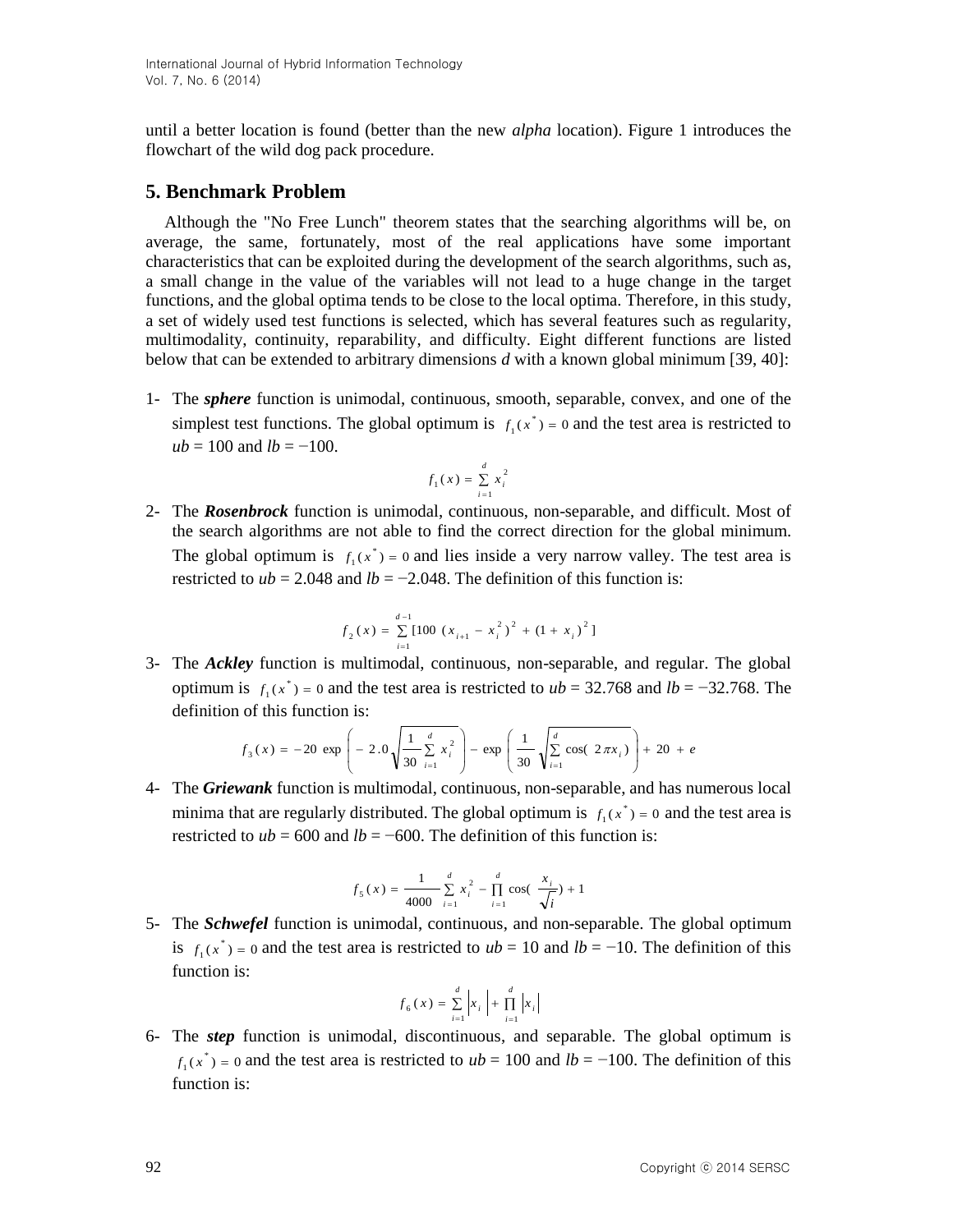$$
f_4(x) = \sum_{i=1}^{d} \left( \left[ x_i^2 + 0.5 \right] \right)^2
$$

7- The *rotated hyper-ellipsoid* function is unimodal, continuous, and separable. The global optimum is  $f_1(x^*) = 0$  and the test area is restricted to  $ub = 100$  and  $lb = -100$ . The definition of this function is:

$$
f_{7}(x) = \sum_{j=1}^{d} \sum_{i=1}^{j} x_{i}^{2}
$$

8- The *Rastrigin* function is highly multimodal, continuous, and separable, and the local minimum are regularly distributed. The global optimum is  $f(x^*) = 0$  and the test area is restricted to  $ub = 5.12$  and  $lb = -5.12$ . The definition of this function is:

$$
f_8(x) = 10 d + \sum_{i=1}^{d} (x_i^2 - 10 \cos(2\pi x_i))
$$

## **6. Experimental Results**

Copyright ⓒ 2014 SERSC 93 All the results in this section are obtained by averaging 30 runs. The suggested algorithm is compared with five meta-heuristic algorithms; namely, the HS [24], global-best harmony search (GHS) [27], self-adaptive harmony search (SAHS) [28], SPSO [13], and RegPSO [22]. Table 3 shows the used parameters for each of the tested algorithms. In contrast to other methods, the new method is not parametrically sensitive, and the average results will be nearly the same for any value of *q* between 10 and 25, and for any value of *v* between 30 and 80, while a small change in *w*,  $c_1$ ,  $c_2$ , HCMR, PAR, bw,  $\varepsilon$ , or  $\rho$  will lead to different results. The performance of the sensitive algorithms cannot be predictable when a new application is considered.

| <b>Algorithm</b> | <b>Parameters</b>                                                                                                |
|------------------|------------------------------------------------------------------------------------------------------------------|
| <b>HS</b>        | HMS=10, HMCR=0.92, PAR=0.35 and bw=0.01                                                                          |
| <b>GHS</b>       | HMS=10, HMCR=0.92 and $0.01 \leq PAR \leq 0.99$                                                                  |
| <b>SAHS</b>      | HMS=50, HMCR=0.99 and $0 \leq PAR \leq 1$                                                                        |
| <b>SPSO</b>      | n=40, W=0.73, c <sub>1</sub> =1.49 and c <sub>2</sub> =1.49                                                      |
| <b>RegPSO</b>    | n=20, W=0.73, c <sub>1</sub> =1.49, c <sub>2</sub> =1.49, $\varepsilon$ =1.1e-004 and $\rho$ =1.2/ $\varepsilon$ |
| WDPO             | $n=25$ , $q=15$ , $v=50$ and $b=0.5$                                                                             |

**Table 3. The Parameters of the Tested Algorithms**

Table 4 shows the importance of using the three strategies of WDPO together. For example, when the new algorithm is applied to Ackley D = 30, the accuracy after  $10^5$  function evaluations will be 2.9310  $\times$  10<sup>-14</sup>, while the accuracy will be reduced to 6.7351, 2.9603  $\times 10^{-8}$  or 2.9603  $\times 10^{-6}$  when the hoo, pack, or alpha procedures are not used, respectively.

|  |  |  | Table 4. The Effect of WDPO Strategies by using 100000 Function Evaluations |
|--|--|--|-----------------------------------------------------------------------------|
|  |  |  |                                                                             |

| <b>Function</b> | <b>Dimension</b> | without HOO   | without Pack   | without alpha | ALL            |
|-----------------|------------------|---------------|----------------|---------------|----------------|
| Rosenbrock      | 100              | $7.6547e+001$ | $9.4323e+001$  | $8.8839e+001$ | 7.5318e+001    |
|                 | 30               | 7.9100e-003   | $1.7221e+001$  | $9.7075e+000$ | 7.9451e-003    |
| <b>Ackley</b>   | 100              | 1.6766e+001   | 1.7800e+001    | 1.2879e+001   | $4.0186 e+000$ |
|                 | 30               | $6.7351e+000$ | 2.9603e-008    | 2.9603e-006   | 2.9310e-014    |
| <b>Step</b>     | 100              | $5.9720e+002$ | $3.5500 e+001$ | 1.7100e+001   | $9.1000e+000$  |
|                 | 30               | $2.2320e+001$ | 1.2600e+001    |               |                |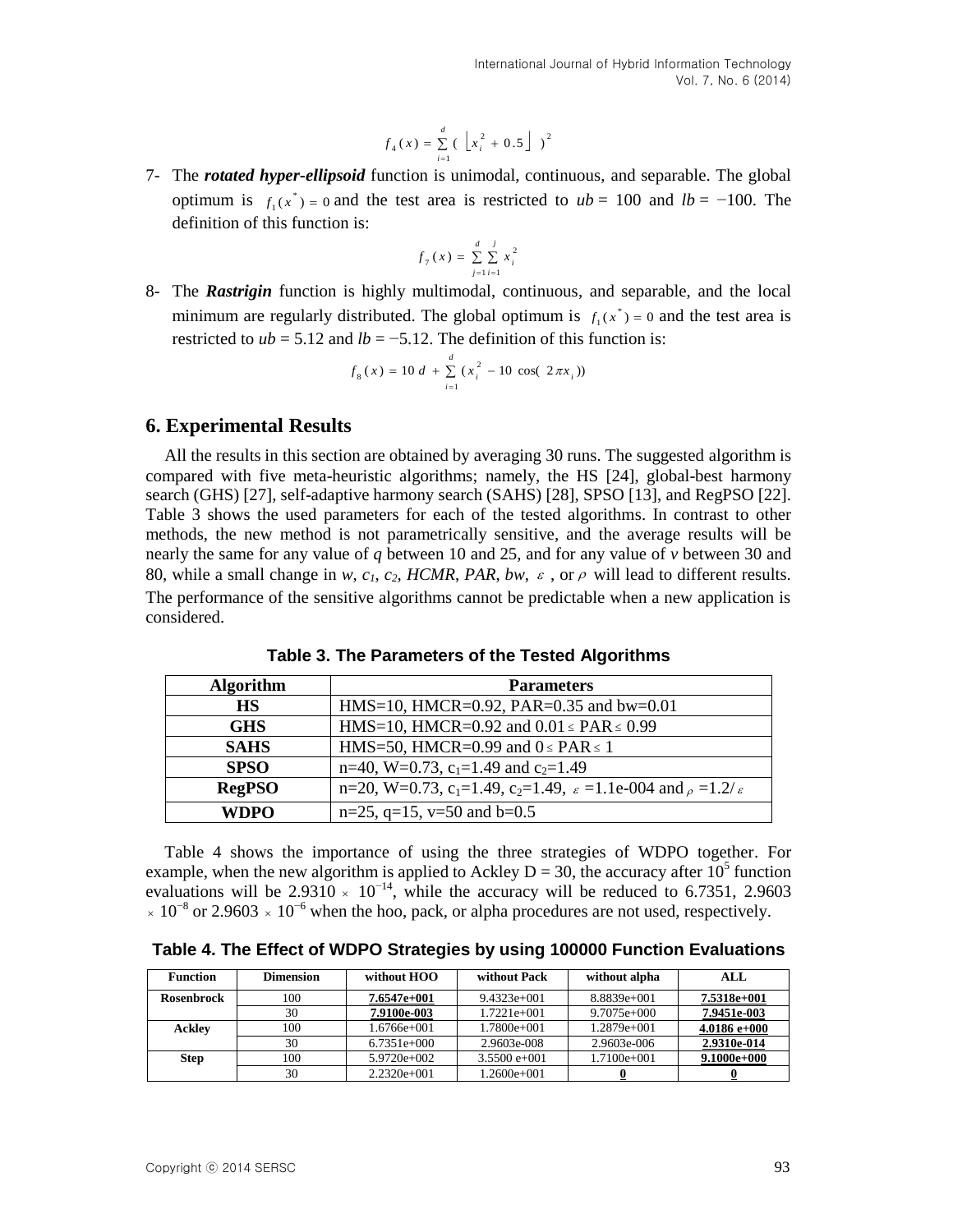In Tables 5–8, the benchmark functions are tested by using two different dimensions of 30 and 100, and by using two different numbers for the function evaluations of  $5 \times 10^4$  and  $5 \times 10^5$ . Several themes can be seen in the tables. First, the new algorithm significantly outperforms all the tested meta-heuristic algorithms for all benchmark functions except for the Rastrigin function, where RegPSO shows a better performance. Second, the new algorithm can be used for unimodal and multimodal scenarios due to its ability to jump out from the local minima when stagnation is detected by using the *hoo* procedure. Third, an accuracy of  $10^{-3}$  can be satisfied by using the new algorithm for most of the benchmark functions of dimension 30 with less than  $5 \times 10^5$  function evaluations. However, this accuracy can be obtained for all functions up to the dimension of 100 with less than  $8 \times 10^5$  function evaluations. Fourth, the HS algorithm and its variants are better than PSO and its variants for the Rosenbrock, Ackley, Griewank, Schwefel, and step functions, while PSO and its variants are better than the HS algorithm and its variants for the sphere, rotated-h-e, and Rastrigin functions.

**Table 5. Comparison of Five Algorithms and WDPO by using 500000 Function Evaluations and D=30**

| function          | <b>HS</b>       | <b>GHS</b>      | <b>SAHS</b>     | <b>SPSO</b>     | <b>RegPSO</b>   | WDPO            |
|-------------------|-----------------|-----------------|-----------------|-----------------|-----------------|-----------------|
| <b>Rosenbrock</b> | 3.3099e-001     | 7.0763e-001     | 6.3643e-002     | $8.6155e+000$   | 5.2040e-001     | 4.2135e-028     |
|                   | $(1.5959e-001)$ | $(5.1249e-002)$ | $(1.9570e-002)$ | $(9.4399e-001)$ | (4.2241e-002)   | $(4.1298e-026)$ |
| <b>Sphere</b>     | 7.3855e-001     | 5.0836e-001     | 7.6724e-012     | 3.9627e-050     | 2.6813e-015     | 2.6963e-315     |
|                   | $(9.3880e-002)$ | $(5.2526e-002)$ | $(1.7946e-012)$ | $(2.0727e-048)$ | $(9.4491e-016)$ | $(7.6182e-316)$ |
| <b>Ackley</b>     | 5.0173e-002     | 5.4041e-002     | 2.0308e-004     | 7.1769e-001     | 8.8399e-002     | 1.5099e-014     |
|                   | $(3.8611e-003)$ | $(3.1124e-003)$ | $(5.7756e-005)$ | $(5.5129e-001)$ | $(5.2253e-002)$ | $(3.7810e-015)$ |
| <b>Griewank</b>   | 4.9675e-005     | 1.1189e-003     | 4.2386e-010     | 5.0307e-002     | 2.2718e-002     |                 |
|                   | $(8.1259e-006)$ | $(3.8829e-004)$ | $(1.9681e-010)$ | $(6.8827e-003)$ | $(3.2402e-003)$ | (0)             |
| <b>Schwefel</b>   | 3.7089e-005     | 4.4902e-007     | 5.6850e-006     | 3.0358e-005     | 6.5908e-006     | 4.8970e-139     |
|                   | $(2.2943e-006)$ | $(4.4570e-008)$ | $(2.6129e-006)$ | $(9.8407e-006)$ | $(1.5911e-006)$ | $(1.0203e-138)$ |
| <b>Step</b>       |                 |                 |                 | $4.200e+0.00$   | $1.4200e+000$   |                 |
|                   | (0)             | (0)             | (0)             | $(9.1515e-001)$ | $(4.1958e-001)$ | (0)             |
| Rotated-h-e       | $1.6955e+001$   | 1.5609e+001     | $1.1240e+001$   | 6.4821e-010     | 5.4502e-008     | 9.5172e-320     |
|                   | $(1.7992e-000)$ | $(4.4549e-001)$ | $(8.0782e-000)$ | $(2.1824e-010)$ | $(1.8352e-007)$ | $(1.3780e-320)$ |
| <b>Rastrigin</b>  | $9.5395e+000$   | $4.6053e+000$   | $7.1162e+000$   | $6.2590e+001$   | 8.3092e-010     | $6.2341e+000$   |
|                   | $(7.1824e-001)$ | $(8.9957e-001)$ | $(5.2029e-001)$ | (5.5109         | $(1.2680e-008)$ | $(4.9925e-000)$ |
|                   |                 |                 |                 | $e+001$         |                 |                 |

#### **Table 6. Comparison of Five Algorithms and WDPO using 500,000 Function Evaluations and D = 100**

| function          | <b>HS</b>       | <b>GHS</b>      | <b>SAHS</b>        | <b>SPSO</b>     | <b>RegPSO</b>   | WDPO            |
|-------------------|-----------------|-----------------|--------------------|-----------------|-----------------|-----------------|
| <b>Rosenbrock</b> | $9.4369e+001$   | $4.1439e+001$   | $2.9130e+001$      | $6.1359e+001$   | 2.8585e+001     | $2.8220e+001$   |
|                   | (3.6837e+001)   | $(5.1667e+000)$ | $(7.4963 e + 000)$ | $(1.5878e+001)$ | (5.2026e+000)   | $(3.8701e+000)$ |
| <b>Sphere</b>     | $2.7614e+000$   | $7.6280e+000$   | 2.2626e-001        | 6.4617e-030     | 2.6805e-010     | 6.4645e-306     |
|                   | $(2.4391e+000)$ | (3.9352e-001)   | $(9.5596e-002)$    | $(4.1978e-031)$ | $(7.0694e-011)$ | (1.3992e-304)   |
| Ackley            | $7.2550e+000$   | 1.9868e-001     | 8.2945e-003        | $5.9062e+001$   | $4.7216e+000$   | 9.3259e-014     |
|                   | $(1.2915e+000)$ | $(3.0582e-002)$ | $(3.4291e-003)$    | $(4.1226e+001)$ | $(5.4716e+000)$ | (7.2402e-013)   |
| <b>Griewank</b>   | 6.1744e-002     | $1.3734 e+000$  | 9.4160e-005        | $1.4608e+000$   | 7.5091e+000     | 1.1102e-016     |
|                   | $(7.9980e-003)$ | $(3.0219e-001)$ | $(1.1619e-005)$    | $(4.3095e-001)$ | $(9.4062e-001)$ | (5.4497e-013)   |
| <b>Schwefel</b>   | 4.3133e-002     | 2.2362e-003     | 1.7854e-002        | 5.6822e-003     | 5.7614e-003     | 1.3011e-058     |
|                   | $(1.4385e-002)$ | $(7.0903e-004)$ | $(3.2936e-003)$    | $(4.0933e-004)$ | $(5.1386e-004)$ | $(2.1560e-057)$ |
| <b>Step</b>       | $5.1000e+001$   | $5.6533e+001$   | $4.1200e+001$      | $6.6500e+001$   | $6.2500e+001$   | $4.1333e+000$   |
|                   | $(8.5762e+000)$ | $(7.1944e+000)$ | (7.4370e+000)      | $(1.8133e+001)$ | (1.0904e+001)   | $(1.0023e+000)$ |
| Rotated-h-e       | $9.4022e+001$   | $8.0442e+001$   | 7.6734e+001        | 4.1302e-004     | 9.2711e-004     | 7.2618e-045     |
|                   | $(1.4578e+001)$ | $(1.8269e+001)$ | $(9.7645e+000)$    | $(6.7442e-004)$ | $(4.4394e-004)$ | $(2.2514e-041)$ |
| <b>Rastrigin</b>  | $2.7076e+001$   | $2.2458e+001$   | $3.9200e+001$      | $3.1940e+001$   | 1.7459e-001     | $5.1810e+001$   |
|                   | $(1.6308e+001)$ | $(2.0266e+001)$ | $(1.8324e+001)$    | (1.1708e+001)   | $(6.5896e-002)$ | $(8.4351e+000)$ |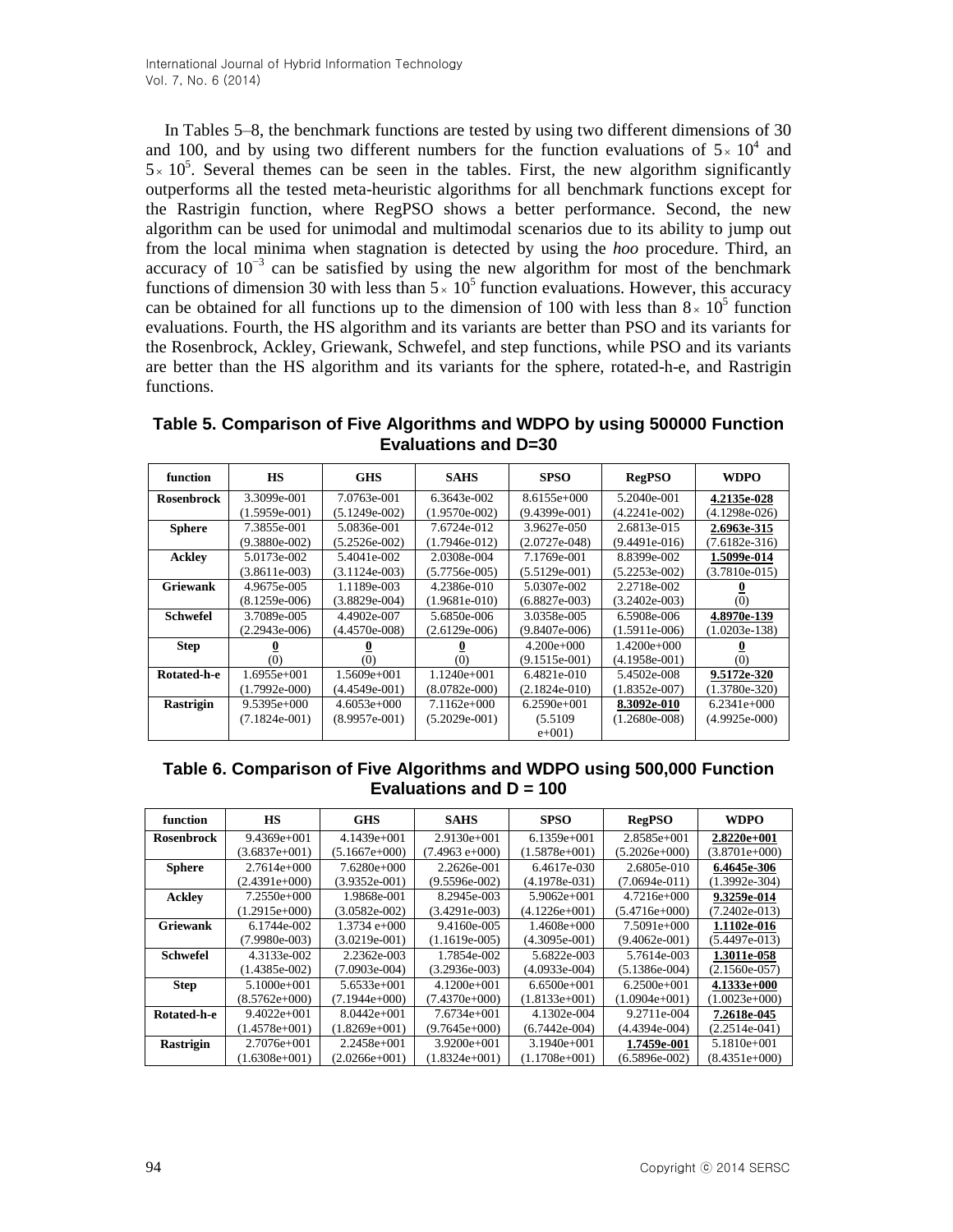| function          | <b>HS</b>       | <b>GHS</b>      | <b>SAHS</b>      | <b>SPSO</b>     | <b>RegPSO</b>    | <b>WDPO</b>     |
|-------------------|-----------------|-----------------|------------------|-----------------|------------------|-----------------|
|                   |                 |                 |                  |                 |                  |                 |
| <b>Rosenbrock</b> | $3.9455e+001$   | 4.1367e+001     | $3.6953e+001$    | $2.6260e+001$   | $9.5734e+001$    | 6.7795e+000     |
|                   | (7.3647e+000)   | $(5.0152e+000)$ | $(8.9989 e+000)$ | $(5.0839e+000)$ | $(3.4700 e+000)$ | (6.8722e-001)   |
| <b>Sphere</b>     | 5.1066e+001     | $4.9520e+001$   | $6.7442e+000$    | 7.7033e-004     | 1.5073e-004      | 2.7434e-037     |
|                   | $(4.5269e+000)$ | $(1.0853e+001)$ | $(1.2769e+000)$  | $(9.6081e-005)$ | $(1.8376e-005)$  | $(6.0890e-036)$ |
| Ackley            | $1.3304e+001$   | $1.7441e+001$   | 1.8987e+000      | 5.8575e+000     | $3.5713e+000$    | 2.6544e-005     |
|                   | $(6.5810e+000)$ | $(6.2152e+000)$ | $(1.1000e+000)$  | $(3.8057e-001)$ | $(3.5923e-001)$  | $(7.9923e-006)$ |
| <b>Griewank</b>   | $1.1747e+001$   | $1.7107e+002$   | 9.5488e-001      | 7.5165e+001     | $5.1529e+001$    | 1.3870e-014     |
|                   | $(3.7578e+000)$ | $(5.0723e+001)$ | $(1.2459e-001)$  | $(1.6418e+001)$ | $(5.3233e+000)$  | $(8.3260e-013)$ |
| <b>Schwefel</b>   | 9.5172e-001     | 1.0489e-002     | 1.0534e-001      | 5.6079e-001     | 8.6103e-001      | 2.4618e-014     |
|                   | $(4.6220e-001)$ | $(8.5586e-003)$ | $(4.8074e-002)$  | $(6.5940e-002)$ | $(6.1982e-002)$  | $(1.8713e-014)$ |
| <b>Step</b>       | $1.6000e+000$   | 1.3333e-001     | 1.6000e-001      | $5.0000e+000$   | $1.3333e+000$    |                 |
|                   | $(3.3962e+000)$ | $(2.7824e-002)$ | $(5.7910e-002)$  | $(8.6665e-001)$ | $(9.3645e-001)$  | (0)             |
| Rotated-h-e       | 1.4827e+002     | $5.1880e+002$   | $1.1002e+002$    | 8.9763e-001     | 8.9809e-001      | 5.7546e-024     |
|                   | $(2.0395e+001)$ | $(1.1778e+001)$ | $(4.2402e+001)$  | $(1.4418e-001)$ | $(8.6678e-002)$  | (5.2541e-022)   |
| Rastrigin         | 5.4339e-001     | $5.3503e+001$   | $7.6706e+001$    | 7.8798e+002     | $3.0872e+000$    | $1.1369e+002$   |
|                   | $(5.0704e-001)$ | $(2.1977e+001)$ | $(8.0748e+000)$  | $(7.0019e+001)$ | $(2.6729e+000)$  | $(4.5061e+001)$ |

## **Table 7. Comparison of Five Algorithms and WDPO by using 50000 Function Evaluations and D=30**

### **Table 8. Comparison of Five Algorithms and WDPO by using 50000 Function Evaluations and D=100**

| function          | <b>HS</b>       | <b>GHS</b>       | <b>SAHS</b>     | <b>SPSO</b>     | <b>RegPSO</b>     | WDPO            |
|-------------------|-----------------|------------------|-----------------|-----------------|-------------------|-----------------|
|                   |                 |                  |                 |                 |                   |                 |
| <b>Rosenbrock</b> | $3.5480e+002$   | 3.1685e+002      | $8.5773e+001$   | $9.4893e+001$   | $9.0658e+001$     | 8.5009e+001     |
|                   | $(7.5071e+001)$ | $(9.1771e+001)$  | (4.8637e+000)   | $(3.4378e+001)$ | (2.8031e+001)     | (9.4571e+000)   |
| <b>Sphere</b>     | $2.1259e+002$   | $4.5618e+002$    | $5.0306e+001$   | $9.8969e+001$   | $3.4192e+001$     | 1.5448e-032     |
|                   | $(4.5310e+001)$ | $(5.6909e+001)$  | (1.9145e+001)   | $(1.1728e+001)$ | $(9.7323e+000)$   | $(4.0118e-031)$ |
| Ackley            | $2.1799e+001$   | $2.8337e+001$    | 1.4494e+001     | $2.3189e+002$   | 5.6085e+001       | $1.5230e+001$   |
|                   | $(4.2384e+000)$ | $(7.5522e+000)$  | $(9.8972e-001)$ | $(1.6986e+001)$ | $(4.3506e+000)$   | $(1.8922e+000)$ |
| Griewank          | $4.5626e+002$   | 4.2314e+002      | 7.6855e+000     | $4.9168e+002$   | $1.0810e+001$     | 2.8208e-05      |
|                   | $(2.4610e+001)$ | $(4.8993e+001)$  | $(1.5228e+000)$ | $(3.2678e+001)$ | $(5.6477e+000)$   | $(6.7527e-005)$ |
| <b>Schwefel</b>   | $9.3548e+001$   | $6.0212e+0.00$   | $3.2853e+001$   | 5.4276e+001     | $2.2272e+001$     | 7.7974e-001     |
|                   | $(1.2985e+001)$ | $(2.0491e+000)$  | $(4.9568e+000)$ | $(7.0886e+000)$ | $(1.9448 e + 00)$ | 1.9016e-001     |
| <b>Step</b>       | 5.5200e+003     | 8.3733e+003      | $3.7633e+002$   | $4.2520e+002$   | $6.9400e+002$     | $1.6333e+001$   |
|                   | $(8.5044e+001)$ | $(1.5157e+002)$  | (2.7528e+001)   | $(3.0979e+001)$ | (7.5901e+001)     | $(2.8654e+000)$ |
| Rotated-h-e       | $9.1561e+003$   | $3.0004e+004$    | $7.6699e+003$   | 1.3963e+002     | $3.5721e+002$     | $3.8721e+001$   |
|                   | $(2.2566e+002)$ | $(1.8022e+0.03)$ | (5.6183e+002)   | $(7.8786e+001)$ | (9.2153e+001)     | (5.9632e+000)   |
| <b>Rastrigin</b>  | $2.4528e+002$   | 1.6438e+002      | 7.9321e+002     | 7.8688e+002     | 2.7511e+000       | $3.1823e+002$   |
|                   | $(4.1866e+001)$ | $(3.7609 e+01)$  | $(3.6942e+001)$ | (4.6359e+001)   | $(1.4674e+00)$    | $(7.3341e+001)$ |

Figure 2 and Figure 3 show the convergence curve of the Rosenbrock and Griewank functions when using the new algorithm where no stagnation is detected; therefore, the *hoo* procedure was not called. While Figure 4 and Figure 5 show the enhancement of the convergence curve when using the *hoo* procedure when the stagnation is detected in the Ackley and Step functions.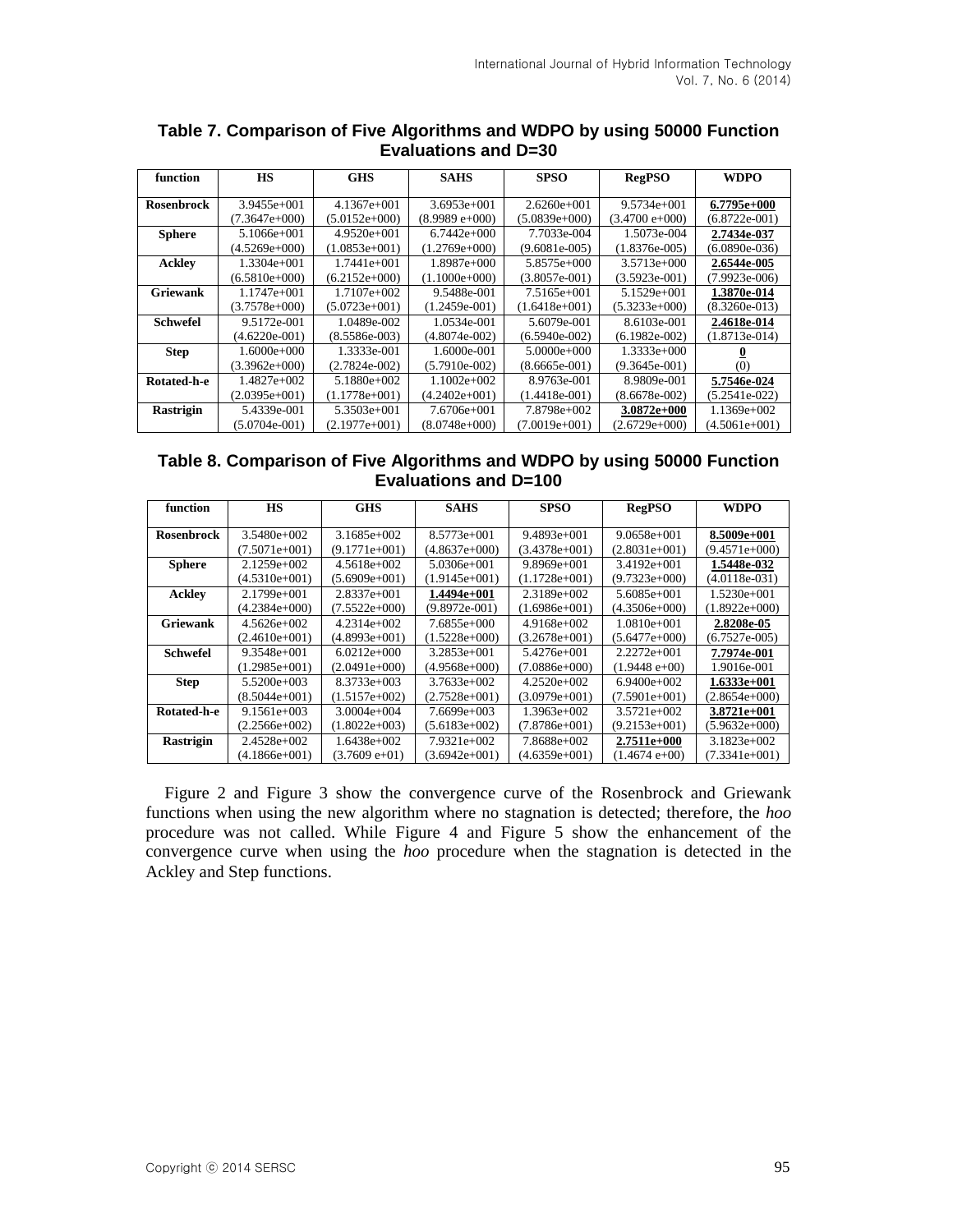

**Figure 2. The Convergence Curve of the Rosenbrock Function: (a) D = 30; (b) D = 100**



**Figure 3. The Convergence Curve of the Griewank Function: (a) D = 30; (b) D = 100**



**Figure 4. The Enhancement of the Convergence Curve using the** *hoo* **Procedure in the Ackley Function: (a) D = 30; (b) D = 100**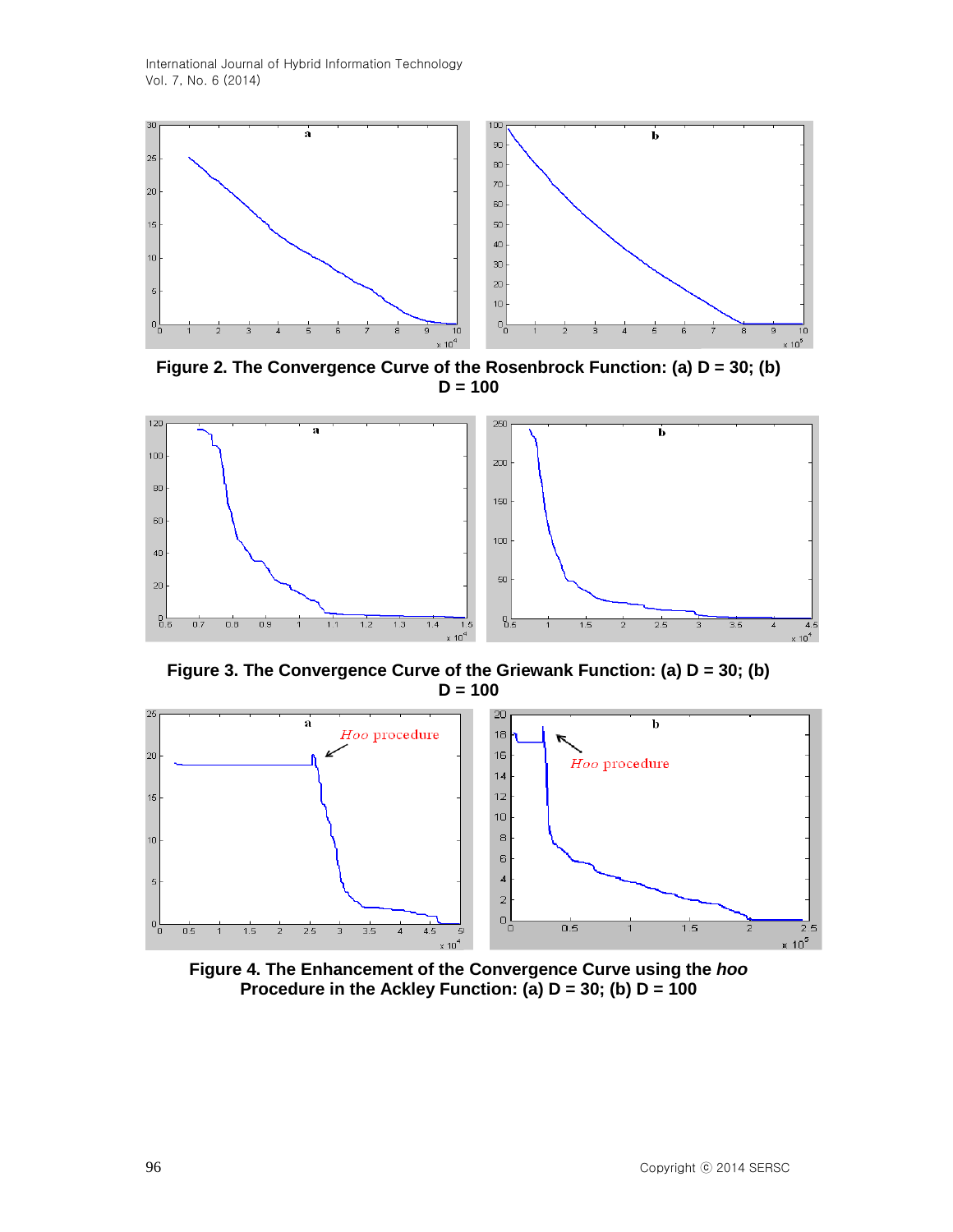

**Figure 5. The Enhancement of the Convergence Curve using the** *hoo* **Procedure in the Step Function: (a) D = 30; (b) D = 100**

## **7. Conclusion**

To trade off between exploring and exploiting, three main procedures are used. The first is to exploit any potential position by using the alpha dog decision, which will reach an extreme point very rapidly. This strategy leaves enough time to try another potential route by using the second procedure (the *hoo* procedure*)*. The third procedure calls up the pack decision, which can be used to exploit and explore the neighboring landscape. The results indicate that the new algorithm outperforms other state-of-the-art algorithms. An important direction for future work would be to extend this WDPO algorithm to discrete cases and combinatorial problems. Moreover, the suggested algorithm could be hybridized with other meta-heuristic algorithms and operations.

### **References**

- [1] [I. Boussaïd,](http://www.informatik.uni-trier.de/~ley/pers/hd/b/Boussa=iuml=d:Ilhem.html) [J. Lepagnot](http://www.informatik.uni-trier.de/~ley/pers/hd/l/Lepagnot:Julien.html) and P. Siarry, "A survey on optimization metaheuristics, [Information](http://www.sciencedirect.com/science/journal/00200255) Sciences", vol. [237,](http://www.informatik.uni-trier.de/~ley/db/journals/isci/isci237.html#BoussaidLS13) **(2013),** pp. 82-117.
- [2] H. Afaq and S. Saini, ["On the Solutions to the Travelling Salesman Problem using Nature Inspired](http://www.mendeley.com/research/solutions-travelling-salesman-problem-using-nature-inspired-computing-techniques/)  [Computing Techniques", International Journal of Computer Science, vol.](http://www.mendeley.com/research/solutions-travelling-salesman-problem-using-nature-inspired-computing-techniques/) 8, **(2011),** pp. 326-334.
- [3] C. Blum and A. Roli, "Metaheuristics in combinatorial optimization: Overview and conceptual comparison", ACM Computing Surveys, vol. 35, **(2003),** pp. 268–308.
- [4] S. Parragh, K. Doerner and R. Hart, "A survey on pickup and delivery problems", *Journal für Betriebswirtschaft*, vol. 58, **(2008),** pp. 81–117.
- [5] Z. W. Geem, "Optimal scheduling of multiple dam system using harmony search algorithm", Lecture Notes in Computer Science, vol. 4507, **(2007),** pp. 316-323.
- [6] A. Vasebi, M. Fesanghary and S. Bathaeea, "Combined heat and power economic dispatch by harmony search algorithm", International Journal of Electrical Power and Energy Systems, vol. 29, (**2007),** pp. 713- 719.
- [7] Z. W. Geem, K. S. Lee and Y. Park, "Application of harmony search to vehicle routing", American Journal of Applied Sciences, vol. 2, **(2005),** pp. 1552-1557.
- [8] K. S. Lee and Z. W. Geem, "A new structural optimization method based on the harmony search algorithm", Computers and Structures, vol. 82, **(2004),** pp. 781–798.
- [9] Z. W. Geem, J. H. Kim, and G.V. "Loganathan, Harmony search optimization: application to pipe network design", Int. J. Model. Simul. vol. 22, **(2002),** pp. 125–133.
- [10] S. Binitha and S. Sathya, "A Survey of Bio inspired Optimization Algorithms", International Journal of Soft Computing and Engineering, vol. 2, **(2012),** pp. 2231-2307.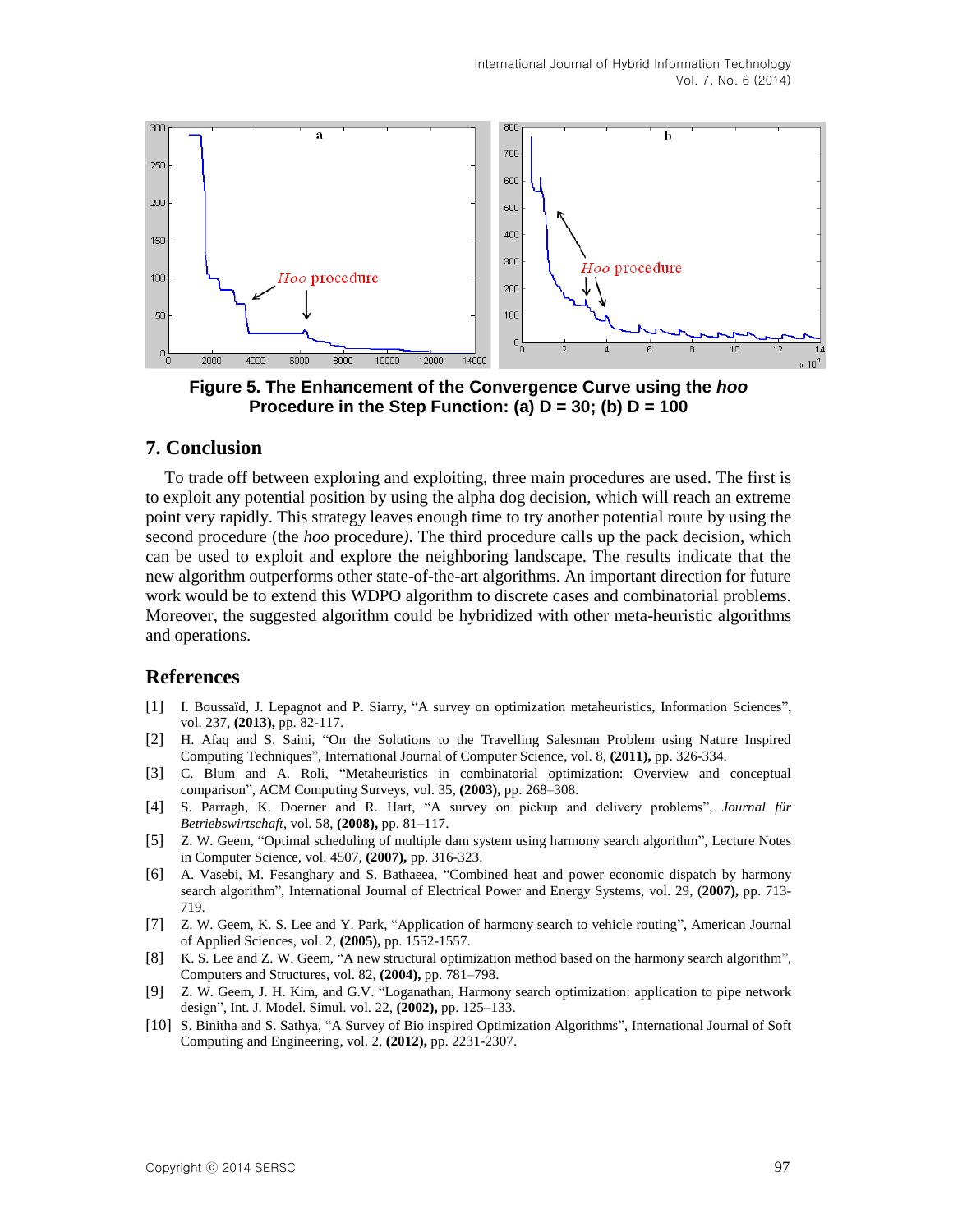- [11] B. Naderi, [R. Tavakkoli-Moghaddam](http://www.informatik.uni-trier.de/~ley/pers/hd/t/Tavakkoli=Moghaddam:Reza.html) and [M. Khalili,](http://www.informatik.uni-trier.de/~ley/pers/hd/k/Khalili:M=.html) "Electromagnetism-like mechanism and simulated annealing algorithms for flowshop scheduling problems minimizing the total weighted tardiness and makespan", [Knowl.-Based Syst. 23,](http://www.informatik.uni-trier.de/~ley/db/journals/kbs/kbs23.html#NaderiTK10) **(2010),** pp. 77-85.
- [12] R. Eberhart and J. Kennedy, "A new optimizer using particle swarm theory", Proceedings of the sixth international symposium on micro machine and human science, Nagoya, Japan, **(1995)**, pp. 39–43.
- [13] J. Kennedy and R. Eberhart, "Particle swarm optimization, Proceedings of IEEE International Conference on Neural Network", Piscataway, NJ, **(1995)**, pp. 1942–1948.
- [14] M. Jiang, Y.P. Luo and S.Y. Yang, "Stochastic convergence analysis and parameter selection of the standard particle swarm optimization algorithm", Inform. Process. Lett. vol. 102, **(2007)**, pp. 8–16.
- [15] A. Ratnaweera, S. K. Halgamuge and H. C. Watson, "Self-organizing hierarchical particle swarm optimizer with time-varying acceleration coefficients", IEEE Trans. Evol. Comput. vol. 8, **(2004),** pp. 240–255.
- [16] Z. Zhan, J. Zhang, Y. Li, and H. S. Chung, "Adaptive particle swarm optimization", IEEE Trans. Syst., Man, Cybern. B: Cybern. vol. 39, **(2009),** pp. 1362–1381.
- [17] X. Yang, J. Yuan and H. Mao, "A modified particle swarm optimizer with dynamic adaptation", Appl. Math. Comput. vol. 189, **(2007),** pp. 1205–1213.
- [18] Y. Tang, Z. D. Wang and J. A. Fang, "Feedback learning particle swarm optimization", Appl. Soft Comput. vol. 11, **(2011),** pp. 4713–4725.
- [19] Z. Wu and J. Zhou, "A self-adaptive particle swarm optimization algorithm with individual coefficients adjustment", Conf. Comput. Intell. and Security, **(2007)**, pp.133–136.
- [20] X. Li, "Niching without niching parameters: Particle swarm optimization using a ring topology", IEEE Transactions on Evolutionary Computation. vol. 14, **(2010),** pp. 150–169.
- [21] S. Yang and C. Li, "A clustering particle swarm optimizer for locating and tracking multiple optima in dynamic environments", IEEE Trans. Evol. Comput. vol. 14, **(2010),** pp. 959–974.
- [22] G. Evers and M. B. Ghalia, "Regrouping Particle Swarm Optimization: A new Global Optimization Algorithm with Improved Performance Consistency Across Benchmarks", IEEE International Conference on Systems, Man and Cybernetics, San Antonio, **(2009)**, pp. 3901–3908.
- [23] X. C. Zhao, "A perturbed particle swarm algorithm for numerical optimization", Appl. Soft Comput. 10, **(2010),** pp. 119–124.
- [24] Z. W. Geem, J. H. Kim and G.V. Loganathan, "A new heuristic optimization algorithm: harmony search", Simulation, vol. 76, **(2011),** pp. 60–68.
- [25] Z. W. Geem, "Music-Inspired Harmony Search Algorithm: Theory and Applications", Studies in Computational Intelligence, Springer, **(2009).**
- [26] O. M. Alia and M. Rajeswari, "The variants of the harmony search algorithm: an Overview", Artif. Intell. Rev. vol. 36, **(2011),** pp. 49–68.
- [27] M. G. Omran and M. Mahdavi, "Global-best harmony search. Applied Mathematics and Computation 198, **(2008),** pp. 643–656.
- [28] C. M. Wang and Y. F. Huang, "Self adaptive harmony search algorithm for optimization", Expert Systems with Applications, vol. 37, **(2010),** pp. 2826–2837.
- [29] P. Chakraborty, G. G. Roy, S. Das, D. Jain and A. Abraham, "An improved harmony search algorithm with differential mutation operator", Fundam. Inform., vol. 95, **(2009)**, pp. 1–26.
- [30] S. O. Degertekin, "Improved harmony search algorithms for sizing optimization of truss structures", Computers and Structures, vol. 92, **(2012),** pp. 229–241.
- [31] S. [Afshari,](http://www.sciencedirect.com/science/article/pii/S0920410511001999) B. [Aminshahidy](http://www.sciencedirect.com/science/article/pii/S0920410511001999) and M. R. [Pishvaie,](http://www.sciencedirect.com/science/article/pii/S0920410511001999) "Application of an improved harmony search algorithm in well placement optimization using streamline simulation, Journal of Petroleum Science and [Engineering](http://www.sciencedirect.com/science/journal/09204105)**,**  vol. [78,](http://www.sciencedirect.com/science/journal/09204105/78/3) **(2011),** pp. 664–678.
- [32] D. Zou, L. Gao, J. Wu and S. Li, "Novel global harmony search algorithm for unconstrained problems", Neurocomputing, vol. 73, **(2010),** pp. 3308-3318.
- [33] M. Al-Betar, A. Khader and I. Liao, "A harmony search with multi-pitch adjusting rate for the university course timetabling", Recent advances in Harmony search algorithm, **(2010)**, pp 147–161.
- [34] M. Mahdavi, M. Fesanghary and E. Damangir, "An improved harmony search algorithm for solving optimization problems", Applied Mathematics and Computation, vol. 188, **(2007),** pp. 1567–1579.
- [35] S. Hadi and Z. Kamran, "Improvement of harmony search algorithm by using statistical analysis", Artif. Intell., vol. 37, **(2011),** pp. 181–215.
- [36] S. R. Creel and N. M. Creel, "Communal hunting and pack size in African wild dogs", Lycaon pictus. Animal Behaviour, vol. 50, **(1995),** pp.1325-1339.
- [37] J. H. Fanshawe and C. D. Fitzgibbon, "Factors influencing the hunting success of an African wild dog pack.", Animal Behaviour, vol. 45, **(1993),** pp. 479-490.